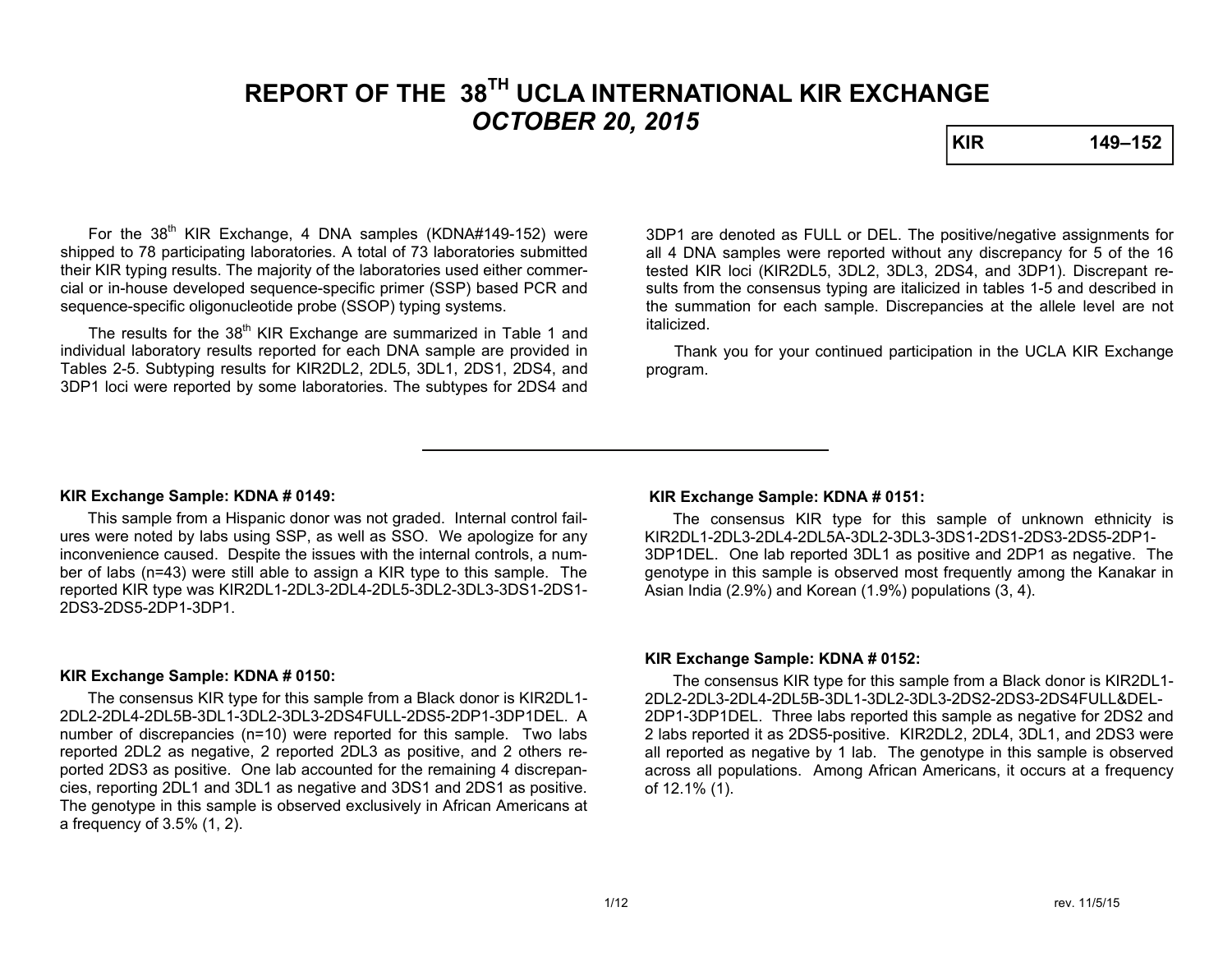## **References:**

- 1. Norman PJ, Carrington CV, Byng M, Maxwell LD, Curran MD, et al. Natural killer cell immunoglobulin-like receptor (KIR) locus profiles in African and South Asian populations. Genes Immun 2002;3:86–95.
- 2. Middleton D, Meenagh A, Moscoso J, et al. Killer immunoglobulin receptor gene and allele frequencies in Caucasoid, Oriental and Black populations from different continents. Tissue Antigens 2008;71:105-113.
- 3. Rajalingam, R., Du, Z., Meenagh, A., Luo, L., Kavitha, V. J., Pavithra-Arulvani, R., Vidhyalakshmi, A., Sharma, S. K., Balazs, I., Reed, E. F.*, et al.* (2008). Distinct diversity of KIR genes in three southern Indian populations: comparison with world populations revealed a link between KIR gene content and pre-historic human migrations. Immunogenetics 2008;60:207-217.
- 5. Whang DH, Park H, Yoon JA, and Park MH. Haplotype analysis of killer cell immunoglobulin-like receptor genes in 77 Korean families. Hum Immun. 2005;66:146-154



*NEXT MAILING DATE: February 3, 2016* 

*Happy Holidays*

*Arlene Locke, David Gjertson, Qiuheng Zhang, and Elaine F. Reed*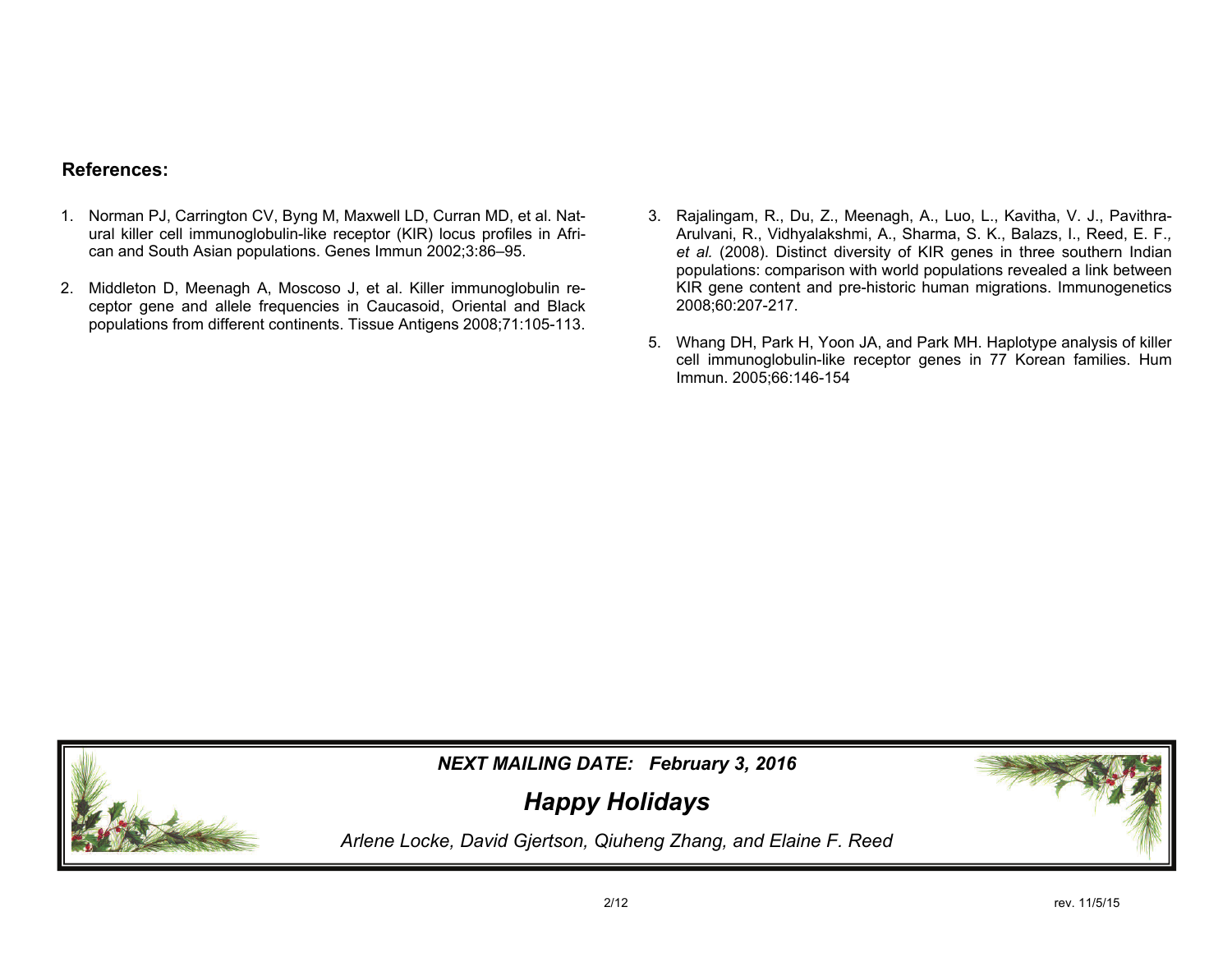|                   |            |                   |                              |                                                                      |                                    |                                      | Table 1. Summary of the 38 <sup>th</sup> KIR Exchange (KDNA #149-152) |                                                        |                          |                    |                              |                                          |                              |                                     |                                                        |                                     |                                     |                                            |
|-------------------|------------|-------------------|------------------------------|----------------------------------------------------------------------|------------------------------------|--------------------------------------|-----------------------------------------------------------------------|--------------------------------------------------------|--------------------------|--------------------|------------------------------|------------------------------------------|------------------------------|-------------------------------------|--------------------------------------------------------|-------------------------------------|-------------------------------------|--------------------------------------------|
| <b>KIR</b><br>Ex. | <b>DNA</b> | Reporting<br>Labs | <b>2DL1</b>                  | 2DL <sub>2</sub>                                                     | 2DL <sub>3</sub>                   | 2DL <sub>4</sub>                     | <b>2DL5</b>                                                           | 3DL1                                                   | 3DL <sub>2</sub>         | 3DL3               | 3DS1                         | <b>2DS1</b>                              | <b>2DS2</b>                  | <b>2DS3</b>                         | <b>2DS4</b>                                            | <b>2DS5</b>                         | <b>2DP1</b>                         | 3DP1                                       |
| #38               | 149        | 71                | POS[44]<br>NT {27)           | NEG[43],<br>NT[28]                                                   | POS[42],<br>NEG [1],<br>NT[28]     | POS[43],<br>NT[28]                   | POS[42],<br>NT[29]                                                    | NEG[41],<br>POS[2],<br>NT[28]                          | POS[43],<br>NT[28]       | POS[43],<br>NT[28] | POS[44],<br>NT[27]           | POS[44],<br>NT[27]                       | NEG[43],<br>NT[28]           | POS[44],<br>NT[27]                  | NEG[42],<br>POS[1]<br>NT[28]                           | POS[44],<br>NT[27]                  | POS[42]<br>NT[29]                   | POS[36],<br>DEL(5)<br>NT[30]               |
|                   | 150        | 73                | POS[71],<br>NEG[1],<br>NT[1] | POS[69],<br>*001/*002/*0<br>03/*005[1],<br>NEG[2],<br>NT[1]          | <b>NEG[70]</b><br>POS[2],<br>NT[1] | POS[70],<br>NT[3]                    | <b>POS[59],</b><br>B[12],<br>NT[2]                                    | POS[71],<br>NEG[1],<br>NT[1]                           | <b>POS[70],</b><br>NT[3] | POS[69],<br>NT[4]  | NEG[71],<br>POS[1]<br>NT[1], | <b>NEG[71],</b><br>POS[1],<br>NT[1]      | <b>NEG[72]</b> ,<br>NT[1]    | <b>NEG[70],</b><br>POS[2],<br>NT[1] | <b>POS[48],</b><br><b>FULL[22],</b><br>WT[1],<br>NT[2] | POS[72],<br>NT[1]                   | POS[69],<br>NT[4]                   | <b>POS[54]</b> ,<br>DEL[14],<br>NT[5]      |
|                   | 151        | 73                | POS[72],<br>NT[1]            | <b>NEG[70],</b><br>POS[1],<br>*001/*002/*0<br>$03/*005[1],$<br>NT[1] | POS[72], POS[70],<br>NT[1]         | NT[3]                                | POS[56],<br>A[14],<br>A*00103+A*0 NT[1]<br>0501[1],<br>NT[2]          | <b>NEG[71]</b><br>POS[1],                              | <b>POS[70],</b><br>NT[3] | POS[69],<br>NT[4]  | POS[72],<br>NT[1]            | POS[71],<br>$*002-$<br>*008[1],<br>NT[1] | <b>NEG[72],</b><br>NT[1]     | <b>POS[72]</b><br>NT[1]             | NEG[71],<br>NT[2]                                      | <b>POS[72]</b><br>NT[1]             | <b>POS[68],</b><br>NEG[1],<br>NT[4] | <b>POS[54],</b><br><b>DEL[14]</b><br>NT[5] |
|                   | 152        | 73                | <b>POS[72],</b><br>NT[1]     | <b>POS[70],</b><br>*001/*002/*0<br>03/*005[1],<br>NEG[1],<br>NT[1]   | POS[72],<br>NT[1]                  | <b>POS[69]</b> ,<br>NEG[1],<br>NT[3] | POS[56],<br>B[14],<br>B*00201[1],<br>NT[2]                            | POS[70],<br>$*00401,$<br>*01701[1]<br>NEG[1],<br>NT[1] | <b>POS[70],</b><br>NT[3] | POS[69],<br>NT[4]  | <b>NEG[72],</b><br>NT[1]     | <b>NEG[72]</b><br>NT[1]                  | POS[69],<br>NEG[3],<br>NT[1] | <b>POS[71]</b><br>NEG[1],<br>NT[1]  | <b>POS[55]</b> ,<br>FULL, DEL[1<br>WT/DEL[1],<br>NT[2] | <b>NEG[70],</b><br>POS[2],<br>NT[1] | POS[69]<br>NT[4]                    | <b>POS[54]</b> ,<br>DEL[14],<br>NT[5]      |

## **KEY for Table 1**

[ ] - number of labs reporting allele assignment/POS/NEG/NT

POS - Presence of gene

NEG - Absence of gene

NT - Not typed

italics - assignment different from consensus

Subtypes of 2DS4 and 3DP1 are designated as FULL and/or DEL

## **KEY for Tables 2-5**

- italics assignment different from consensus
- SSP Sequence-specific priming-based typing
- SSOP Sequence-specific oligonucleotide probing-based typing
- SSO Reverse Sequence-specific oligonucleotide probing-based typing
- SBT Sequencing-based typing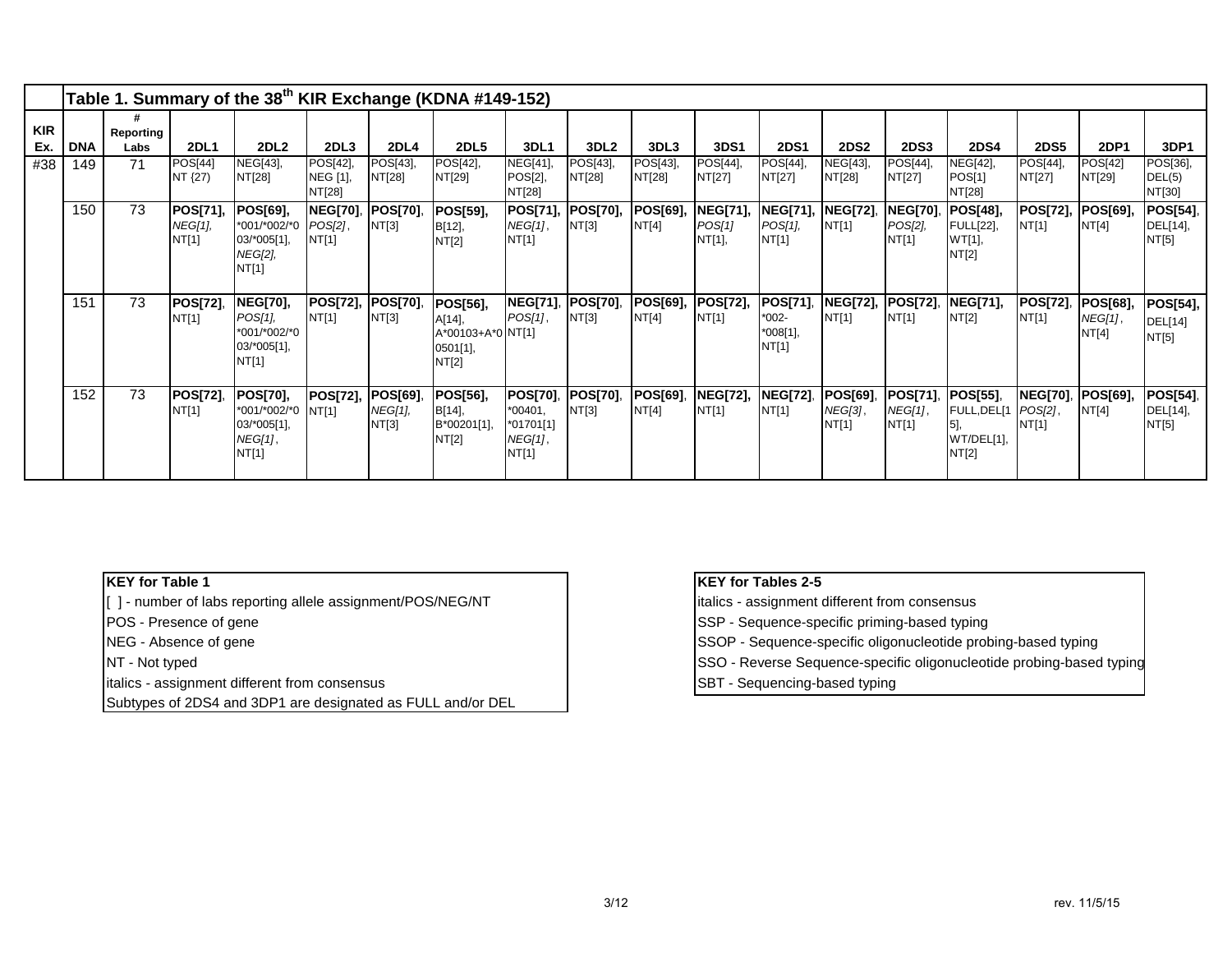|            | Table 2. KIR Exchange Sample: KDNA #149 |             |                  |                 |           |             |            |                  |           |           |             |             |             |             |             |           |                 |                         |
|------------|-----------------------------------------|-------------|------------------|-----------------|-----------|-------------|------------|------------------|-----------|-----------|-------------|-------------|-------------|-------------|-------------|-----------|-----------------|-------------------------|
| <b>CTR</b> | Investigator                            | <b>2DL1</b> | 2DL <sub>2</sub> | 2DL3            | 2DL4      | <b>2DL5</b> | 3DL1       | 3DL <sub>2</sub> | 3DL3      | 3DS1      | <b>2DS1</b> | <b>2DS2</b> | <b>2DS3</b> | <b>2DS4</b> | <b>2DS5</b> | 2DP1      | 3DP1            | <b>Method</b>           |
|            | Not graded                              |             |                  |                 |           |             |            |                  |           |           |             |             |             |             |             |           |                 |                         |
| 5488       | Adams, Sharon                           | <b>POS</b>  | <b>NEG</b>       | POS             | POS       | POS         | <b>NEG</b> | POS              | POS       | POS       | POS         | <b>NEG</b>  | POS         | NEG         | POS         | POS       | POS             | SSP SSO                 |
| 234        | Amador, Alexandra                       | POS         | <b>NEG</b>       | POS             | POS       | POS         | NEG        | POS              | POS       | POS       | POS         | <b>NEG</b>  | POS         | <b>NEG</b>  | POS         | POS       | POS             | SSO                     |
| 8094       | Ameen, Reem                             | POS         | <b>NEG</b>       | POS             | POS       | POS         | <b>NEG</b> | POS              | POS       | POS       | POS         | <b>NEG</b>  | POS         | <b>NEG</b>  | POS         | POS       | POS             | $\overline{\text{SSO}}$ |
| 5462       | Arnold, Paula                           | <b>NT</b>   | <b>NT</b>        | <b>NT</b>       | <b>NT</b> | NT          | <b>NT</b>  | <b>NT</b>        | NT        | <b>NT</b> | <b>NT</b>   | <b>NT</b>   | <b>NT</b>   | <b>NT</b>   | NT          | <b>NT</b> | <b>NT</b>       | <b>SSP</b>              |
| 8073       | Bengtsson, Mats                         | NT          | NT               | <b>NT</b>       | <b>NT</b> | <b>NT</b>   | <b>NT</b>  | <b>NT</b>        | <b>NT</b> | <b>NT</b> | <b>NT</b>   | <b>NT</b>   | NT          | <b>NT</b>   | <b>NT</b>   | <b>NT</b> | <b>NT</b>       | <b>SSP</b>              |
| 8038       | Cao, Kai                                | <b>NT</b>   | <b>NT</b>        | <b>NT</b>       | <b>NT</b> | <b>NT</b>   | <b>NT</b>  | <b>NT</b>        | <b>NT</b> | <b>NT</b> | <b>NT</b>   | <b>NT</b>   | <b>NT</b>   | <b>NT</b>   | <b>NT</b>   | <b>NT</b> | <b>NT</b>       | $\overline{\text{SSO}}$ |
| 8025       | Carrington, Martin                      | POS         | <b>NEG</b>       | POS             | POS       | POS         | <b>NEG</b> | POS              | POS       | POS       | POS         | <b>NEG</b>  | POS         | <b>NEG</b>  | POS         | POS       | <b>NT</b>       | <b>SSP</b>              |
| 1461       | Cauwelier, Barbara                      | <b>NT</b>   | <b>NT</b>        | <b>NT</b>       | <b>NT</b> | <b>NT</b>   | <b>NT</b>  | <b>NT</b>        | <b>NT</b> | <b>NT</b> | <b>NT</b>   | <b>NT</b>   | <b>NT</b>   | <b>NT</b>   | <b>NT</b>   | <b>NT</b> | <b>NT</b>       | <b>SSP</b>              |
| 3224       | Chen, Dong-Feng                         | POS         | <b>NEG</b>       | POS             | POS       | POS         | POS        | POS              | POS       | POS       | POS         | <b>NEG</b>  | POS         | <b>NEG</b>  | POS         | POS       | POS             | SSP SSO                 |
| 189        | Crowe, Deborah                          | <b>POS</b>  | <b>NEG</b>       | POS             | POS       | POS         | <b>NEG</b> | POS              | POS       | POS       | POS         | <b>NEG</b>  | POS         | <b>NEG</b>  | POS         | POS       | POS             | SSP SSO                 |
| 1108       | DeConinck, Martha                       | POS         | <b>NEG</b>       | POS             | POS       | POS         | <b>NEG</b> | POS              | POS       | POS       | POS         | <b>NEG</b>  | POS         | POS         | POS         | POS       | POS             | $\overline{\text{SSO}}$ |
| 8095       | denHollander, Neal                      | <b>POS</b>  | <b>NEG</b>       | POS             | POS       | POS         | POS        | POS              | POS       | POS       | POS         | <b>NEG</b>  | POS         | <b>NEG</b>  | POS         | POS       | POS             | SSO                     |
| 705        | Ellis, Thomas                           | <b>NT</b>   | <b>NT</b>        | <b>NT</b>       | <b>NT</b> | <b>NT</b>   | <b>NT</b>  | <b>NT</b>        | <b>NT</b> | <b>NT</b> | <b>NT</b>   | <b>NT</b>   | <b>NT</b>   | <b>NT</b>   | <b>NT</b>   | <b>NT</b> | <b>NT</b>       | $\overline{\text{SSO}}$ |
| 3410       | Ellison, Cynthia                        | POS         | <b>NEG</b>       | POS             | POS       | POS         | <b>NEG</b> | POS              | POS       | POS       | POS         | <b>NEG</b>  | POS         | <b>NEG</b>  | POS         | POS       | DEL             | <b>SSP</b>              |
| 8051       | Endres, Robert O.                       | NT          | <b>NT</b>        | $\overline{NT}$ | <b>NT</b> | <b>NT</b>   | <b>NT</b>  | <b>NT</b>        | NT        | <b>NT</b> | <b>NT</b>   | <b>NT</b>   | <b>NT</b>   | <b>NT</b>   | <b>NT</b>   | <b>NT</b> | <b>NT</b>       | <b>SSP</b>              |
| 2549       | Fagoaga, Omar                           | <b>NT</b>   | <b>NT</b>        | <b>NT</b>       | <b>NT</b> | <b>NT</b>   | <b>NT</b>  | <b>NT</b>        | <b>NT</b> | <b>NT</b> | <b>NT</b>   | <b>NT</b>   | <b>NT</b>   | <b>NT</b>   | <b>NT</b>   | <b>NT</b> | <b>NT</b>       | <b>SSP</b>              |
| 762        | Fischer, Gottfried                      | <b>NT</b>   | $\overline{NT}$  | <b>NT</b>       | <b>NT</b> | <b>NT</b>   | <b>NT</b>  | <b>NT</b>        | <b>NT</b> | <b>NT</b> | <b>NT</b>   | <b>NT</b>   | <b>NT</b>   | <b>NT</b>   | <b>NT</b>   | <b>NT</b> | <b>NT</b>       | <b>SSP</b>              |
| 1778       | Freed, Brian                            | <b>NT</b>   | NT               | <b>NT</b>       | <b>NT</b> | <b>NT</b>   | <b>NT</b>  | <b>NT</b>        | <b>NT</b> | <b>NT</b> | <b>NT</b>   | <b>NT</b>   | <b>NT</b>   | <b>NT</b>   | <b>NT</b>   | <b>NT</b> | <b>NT</b>       | <b>SSP</b>              |
| 8047       | Fuessel, Monika                         | POS         | <b>NEG</b>       | POS             | POS       | POS         | NEG        | POS              | POS       | POS       | POS         | <b>NEG</b>  | POS         | <b>NEG</b>  | POS         | POS       | POS             | <b>SSP</b>              |
| 8076       | Gaitonde, Sujata                        | POS         | <b>NEG</b>       | POS             | POS       | POS         | <b>NEG</b> | POS              | POS       | POS       | POS         | <b>NEG</b>  | POS         | <b>NEG</b>  | POS         | POS       | POS             |                         |
| 8026       | Gardiner, Clair M.                      | <b>NT</b>   | <b>NT</b>        | NT              | <b>NT</b> | <b>NT</b>   | <b>NT</b>  | <b>NT</b>        | <b>NT</b> | NT        | <b>NT</b>   | <b>NT</b>   | NT          | <b>NT</b>   | <b>NT</b>   | <b>NT</b> | <b>NT</b>       | <b>SSP</b>              |
| 1647       | Gautreaux, Michae                       | <b>POS</b>  | <b>NEG</b>       | POS             | POS       | POS         | <b>NEG</b> | POS              | POS       | POS       | POS         | <b>NEG</b>  | POS         | <b>NEG</b>  | POS         | POS       | POS             |                         |
| 124        | Gizzarelli, Laila                       | POS         | NEG              | NEG             | POS       | POS         | NEG        | POS              | POS       | POS       | POS         | NEG         | POS         | <b>NEG</b>  | POS         | <b>NT</b> | $\overline{NT}$ | <b>SSP</b>              |
| 8022       | Hedlund, Anna                           | <b>NT</b>   | <b>NT</b>        | <b>NT</b>       | <b>NT</b> | <b>NT</b>   | <b>NT</b>  | <b>NT</b>        | <b>NT</b> | <b>NT</b> | <b>NT</b>   | <b>NT</b>   | <b>NT</b>   | <b>NT</b>   | <b>NT</b>   | <b>NT</b> | <b>NT</b>       | <b>SSP</b>              |
| 1694       | Hesse, Nicole                           | POS         | <b>NEG</b>       | POS             | POS       | POS         | <b>NEG</b> | POS              | POS       | POS       | POS         | <b>NEG</b>  | POS         | <b>NEG</b>  | POS         | POS       | POS             | <b>SSP</b>              |
| 4985       | Hoover, Beverly                         | <b>NT</b>   | <b>NT</b>        | <b>NT</b>       | <b>NT</b> | <b>NT</b>   | <b>NT</b>  | <b>NT</b>        | NT        | NT        | <b>NT</b>   | <b>NT</b>   | <b>NT</b>   | <b>NT</b>   | <b>NT</b>   | <b>NT</b> | <b>NT</b>       |                         |
| 5000       | Hsu, Susan H.                           | <b>NT</b>   | NT               | <b>NT</b>       | <b>NT</b> | <b>NT</b>   | <b>NT</b>  | <b>NT</b>        | NT        | NT        | <b>NT</b>   | <b>NT</b>   | <b>NT</b>   | <b>NT</b>   | <b>NT</b>   | <b>NT</b> | <b>NT</b>       | <b>SSP SSO</b>          |
| 2344       | Hurley, Hartzman&                       | POS         | <b>NEG</b>       | POS             | POS       | POS         | NEG        | POS              | POS       | POS       | POS         | NEG         | POS         | <b>NEG</b>  | POS         | POS       | POS             | <b>SSP</b>              |
| 3261       | Iwaki, Yuichi                           | POS         | <b>NEG</b>       | POS             | POS       | POS         | NEG        | POS              | POS       | POS       | POS         | <b>NEG</b>  | POS         | <b>NEG</b>  | POS         | POS       | POS             | $\overline{\text{SSO}}$ |
| 8086       | Jie, Pan                                | POS         | <b>NEG</b>       | POS             | POS       | POS         | <b>NEG</b> | POS              | POS       | POS       | POS         | <b>NEG</b>  | POS         | <b>NEG</b>  | POS         | POS       | POS             | <b>SSP</b>              |
| 8093       | Jindra, Peter                           | POS         | <b>NEG</b>       | POS             | POS       | POS         | <b>NEG</b> | POS              | POS       | POS       | POS         | <b>NEG</b>  | POS         | NEG         | POS         | POS       | POS             | SSO                     |
| 8035       | Kanangat, Siva                          | <b>NT</b>   | <b>NT</b>        | <b>NT</b>       | <b>NT</b> | <b>NT</b>   | <b>NT</b>  | <b>NT</b>        | <b>NT</b> | <b>NT</b> | <b>NT</b>   | <b>NT</b>   | <b>NT</b>   | <b>NT</b>   | <b>NT</b>   | <b>NT</b> | <b>NT</b>       |                         |
| 8079       | Kashi, Zahra M.                         | POS         | <b>NEG</b>       | POS             | POS       | POS         | NEG        | POS              | POS       | POS       | POS         | NEG         | POS         | <b>NEG</b>  | POS         | POS       | POS             |                         |
| 4337       | Kim, Tai-Gyu                            | POS         | <b>NEG</b>       | POS             | POS       | POS         | NEG        | POS              | POS       | POS       | POS         | NEG         | POS         | <b>NEG</b>  | POS         | POS       | POS             | <b>SSP</b>              |
| 8084       | Kimball, Pam                            | POS         | <b>NEG</b>       | POS             | POS       | POS         | <b>NEG</b> | POS              | POS       | POS       | POS         | <b>NEG</b>  | POS         | <b>NEG</b>  | POS         | POS       | POS             |                         |
| 8046       | Kusnierczyk, Piotr                      | POS         | <b>NEG</b>       | POS             | POS       | POS         | <b>NEG</b> | POS              | POS       | POS       | POS         | <b>NEG</b>  | POS         | <b>NEG</b>  | POS         | POS       | POS             | <b>SSP</b>              |
| 8071       | Kwok, Janette                           | POS         | <b>NEG</b>       | POS             | POS       | POS         | <b>NEG</b> | POS              | POS       | POS       | POS         | NEG         | POS         | <b>NEG</b>  | POS         | POS       | POS             | SSO                     |
| 791        | Lacelle, Chantale                       | <b>NT</b>   | <b>NT</b>        | NT              | <b>NT</b> | <b>NT</b>   | <b>NT</b>  | <b>NT</b>        | <b>NT</b> | NT        | <b>NT</b>   | <b>NT</b>   | <b>NT</b>   | <b>NT</b>   | <b>NT</b>   | <b>NT</b> | <b>NT</b>       | <b>SSP</b>              |
| 278        | Lee, Jar-How                            | POS         | <b>NEG</b>       | POS             | POS       | POS         | <b>NEG</b> | POS              | POS       | POS       | POS         | <b>NEG</b>  | POS         | <b>NEG</b>  | POS         | POS       | POS             | SSO                     |
| 8088       | Liu, Cong                               | POS         | <b>NEG</b>       | POS             | POS       | <b>NT</b>   | <b>NEG</b> | POS              | POS       | POS       | POS         | <b>NEG</b>  | POS         | <b>NEG</b>  | POS         | POS       | POS             | <b>SSP</b>              |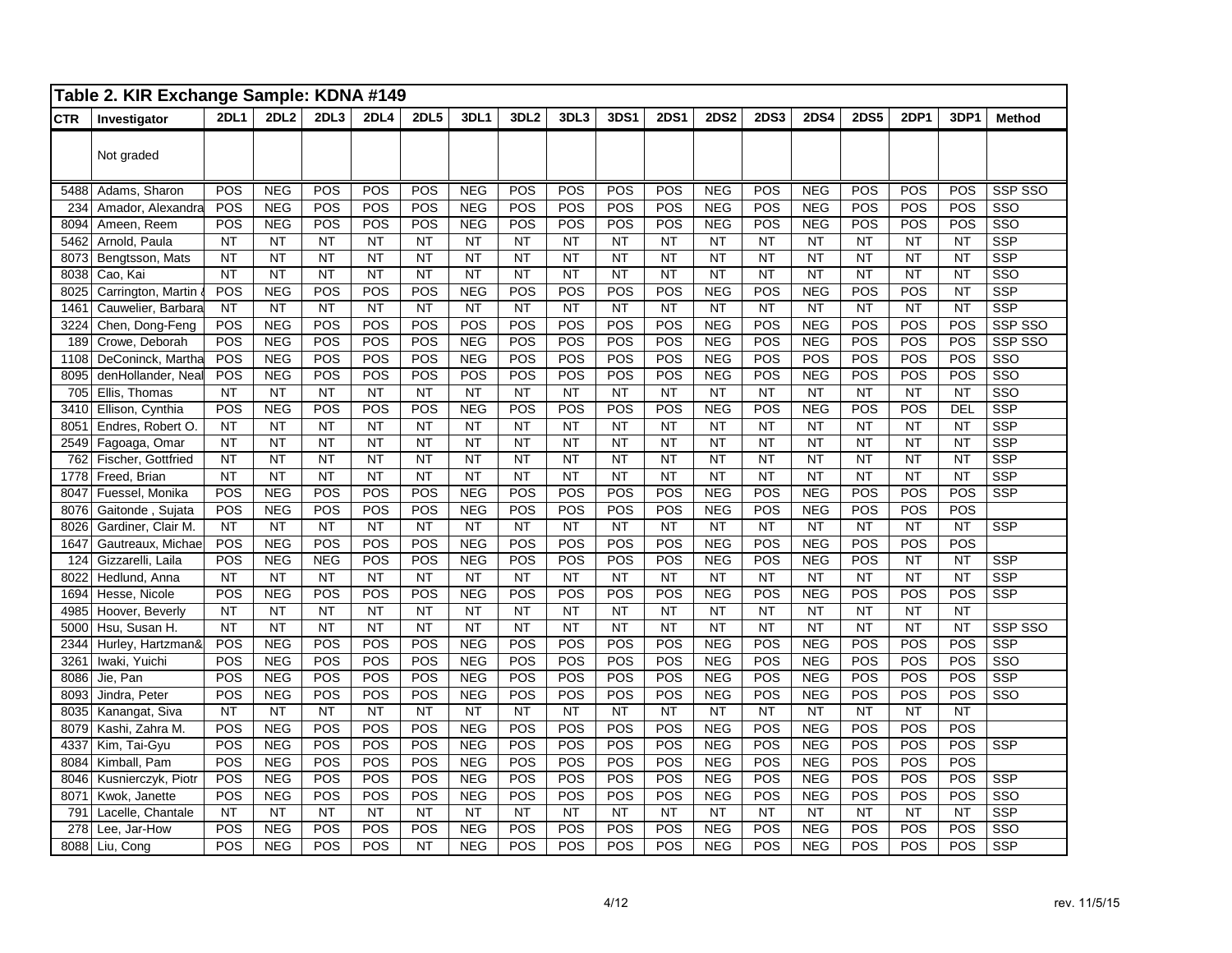|            | Table 2. KIR Exchange Sample: KDNA #149 |             |             |            |             |             |            |                  |           |                 |             |             |             |             |             |             |            |                         |
|------------|-----------------------------------------|-------------|-------------|------------|-------------|-------------|------------|------------------|-----------|-----------------|-------------|-------------|-------------|-------------|-------------|-------------|------------|-------------------------|
| <b>CTR</b> | Investigator                            | <b>2DL1</b> | <b>2DL2</b> | 2DL3       | <b>2DL4</b> | <b>2DL5</b> | 3DL1       | 3DL <sub>2</sub> | 3DL3      | <b>3DS1</b>     | <b>2DS1</b> | <b>2DS2</b> | <b>2DS3</b> | <b>2DS4</b> | <b>2DS5</b> | <b>2DP1</b> | 3DP1       | <b>Method</b>           |
| 8069       | Maha, George                            | <b>NT</b>   | <b>NT</b>   | <b>NT</b>  | <b>NT</b>   | <b>NT</b>   | <b>NT</b>  | <b>NT</b>        | <b>NT</b> | <b>NT</b>       | <b>NT</b>   | <b>NT</b>   | <b>NT</b>   | <b>NT</b>   | <b>NT</b>   | <b>NT</b>   | <b>NT</b>  | <b>SSP</b>              |
| 8067       | Marino, Susana R.                       | <b>NT</b>   | <b>NT</b>   | <b>NT</b>  | <b>NT</b>   | <b>NT</b>   | <b>NT</b>  | <b>NT</b>        | <b>NT</b> | $\overline{NT}$ | <b>NT</b>   | NT          | <b>NT</b>   | <b>NT</b>   | NT          | <b>NT</b>   | <b>NT</b>  | SSP SSO                 |
| 5142       | Marsh, Steven                           | POS         | <b>NEG</b>  | POS        | POS         | POS         | <b>NEG</b> | POS              | POS       | POS             | POS         | <b>NEG</b>  | POS         | <b>NEG</b>  | POS         | POS         | POS        | <b>SSP</b>              |
| 8092       | Morris, Gerald                          | POS         | <b>NEG</b>  | POS        | POS         | POS         | <b>NEG</b> | POS              | POS       | POS             | POS         | <b>NEG</b>  | POS         | <b>NEG</b>  | POS         | POS         | POS        |                         |
| 733        | Mytilineos, Joannis                     | POS         | <b>NEG</b>  | <b>POS</b> | POS         | POS         | <b>NEG</b> | POS              | POS       | POS             | POS         | <b>NEG</b>  | POS         | <b>NEG</b>  | POS         | POS         | POS        | <b>SSP</b>              |
| 8083       | Nikaein, Afzal                          | <b>NT</b>   | <b>NT</b>   | <b>NT</b>  | <b>NT</b>   | <b>NT</b>   | <b>NT</b>  | <b>NT</b>        | <b>NT</b> | <b>NT</b>       | <b>NT</b>   | <b>NT</b>   | <b>NT</b>   | <b>NT</b>   | <b>NT</b>   | <b>NT</b>   | <b>NT</b>  | <b>SSP</b>              |
| 3966       | Permpikul, Vejbaes                      | POS         | <b>NEG</b>  | POS        | POS         | POS         | <b>NEG</b> | POS              | POS       | POS             | POS         | <b>NEG</b>  | POS         | <b>NEG</b>  | POS         | POS         | POS        | <b>SSP</b>              |
| 4021       | Pollack, Marilyn S.                     | POS         | <b>NT</b>   | POS        | POS         | POS         | <b>NT</b>  | POS              | POS       | POS             | POS         | <b>NT</b>   | POS         | <b>NT</b>   | POS         | POS         | POS        | <b>SSP</b>              |
| 8030       | Poulton, Kay                            | <b>NT</b>   | <b>NT</b>   | <b>NT</b>  | <b>NT</b>   | <b>NT</b>   | <b>NT</b>  | <b>NT</b>        | <b>NT</b> | <b>NT</b>       | <b>NT</b>   | <b>NT</b>   | <b>NT</b>   | <b>NT</b>   | <b>NT</b>   | <b>NT</b>   | <b>NT</b>  | SSO                     |
| 8050       | Raja, Rajalingam                        | <b>NT</b>   | <b>NT</b>   | <b>NT</b>  | <b>NT</b>   | <b>NT</b>   | <b>NT</b>  | <b>NT</b>        | <b>NT</b> | <b>NT</b>       | <b>NT</b>   | <b>NT</b>   | <b>NT</b>   | <b>NT</b>   | <b>NT</b>   | <b>NT</b>   | <b>NT</b>  | <b>SSP</b>              |
| 3753       | Reed, Elaine F.                         | <b>NT</b>   | <b>NT</b>   | <b>NT</b>  | <b>NT</b>   | <b>NT</b>   | <b>NT</b>  | <b>NT</b>        | <b>NT</b> | <b>NT</b>       | <b>NT</b>   | <b>NT</b>   | <b>NT</b>   | <b>NT</b>   | <b>NT</b>   | <b>NT</b>   | <b>NT</b>  | SSP SSO                 |
| 3798       | Reinsmoen, Nancy                        | <b>NT</b>   | <b>NT</b>   | <b>NT</b>  | <b>NT</b>   | <b>NT</b>   | <b>NT</b>  | <b>NT</b>        | <b>NT</b> | <b>NT</b>       | <b>NT</b>   | <b>NT</b>   | <b>NT</b>   | <b>NT</b>   | <b>NT</b>   | <b>NT</b>   | <b>NT</b>  | SSP SSO                 |
| 8064       | Roberts, Chrissy H                      | POS         | <b>NEG</b>  | POS        | POS         | POS         | <b>NEG</b> | POS              | POS       | POS             | POS         | <b>NEG</b>  | POS         | <b>NEG</b>  | POS         | POS         | POS        |                         |
| 8090       | Rossi, Angela                           | POS         | <b>NEG</b>  | POS        | POS         | POS         | <b>NEG</b> | POS              | POS       | POS             | POS         | <b>NEG</b>  | POS         | <b>NEG</b>  | POS         | POS         | POS        | SSP SSO                 |
| 8060       | Rost, Klein &                           | <b>NT</b>   | <b>NT</b>   | <b>NT</b>  | <b>NT</b>   | <b>NT</b>   | <b>NT</b>  | <b>NT</b>        | <b>NT</b> | <b>NT</b>       | <b>NT</b>   | <b>NT</b>   | <b>NT</b>   | <b>NT</b>   | <b>NT</b>   | <b>NT</b>   | <b>NT</b>  | SSO                     |
| 8039       | Scalf, Carolynn                         | <b>NT</b>   | <b>NT</b>   | <b>NT</b>  | <b>NT</b>   | <b>NT</b>   | <b>NT</b>  | <b>NT</b>        | <b>NT</b> | <b>NT</b>       | <b>NT</b>   | NT          | <b>NT</b>   | <b>NT</b>   | <b>NT</b>   | <b>NT</b>   | <b>NT</b>  | $\overline{\text{SSO}}$ |
| 4251       | Schiller, Jennifer                      | POS         | <b>NEG</b>  | POS        | POS         | POS         | <b>NEG</b> | POS              | POS       | POS             | POS         | <b>NEG</b>  | POS         | <b>NEG</b>  | POS         | POS         | POS        | SSP SSO                 |
| 1426       | Senitzer, David                         | POS         | <b>NEG</b>  | POS        | POS         | POS         | <b>NEG</b> | POS              | POS       | POS             | POS         | <b>NEG</b>  | POS         | <b>NEG</b>  | POS         | <b>NT</b>   | <b>NT</b>  |                         |
| 8085       | Shalini, Pereira                        | POS         | <b>NEG</b>  | POS        | POS         | POS         | <b>NEG</b> | POS              | POS       | POS             | POS         | <b>NEG</b>  | POS         | <b>NEG</b>  | POS         | POS         | POS        | <b>SBT</b>              |
| 8077       | Shanahan, Thomas                        | <b>NT</b>   | <b>NT</b>   | <b>NT</b>  | <b>NT</b>   | <b>NT</b>   | <b>NT</b>  | <b>NT</b>        | <b>NT</b> | <b>NT</b>       | <b>NT</b>   | <b>NT</b>   | <b>NT</b>   | <b>NT</b>   | <b>NT</b>   | <b>NT</b>   | <b>NT</b>  |                         |
| 702        | Spannagl, Michael                       | POS         | <b>NEG</b>  | POS        | POS         | POS         | <b>NEG</b> | POS              | POS       | POS             | POS         | <b>NEG</b>  | POS         | <b>NEG</b>  | POS         | POS         | POS        | SSP SSO                 |
| 2518       | Tambur, Anat                            | POS         | <b>NEG</b>  | POS        | POS         | POS         | <b>NEG</b> | POS              | POS       | POS             | POS         | <b>NEG</b>  | POS         | <b>NEG</b>  | POS         | POS         | POS        | SSO                     |
| 3808       | Thornton, Alycia                        | POS         | <b>NEG</b>  | POS        | POS         | POS         | <b>NEG</b> | POS              | POS       | POS             | POS         | <b>NEG</b>  | POS         | <b>NEG</b>  | POS         | POS         | <b>DEL</b> | <b>SSP</b>              |
| 5451       | Tilanus, Marcel G.,                     | POS         | <b>NEG</b>  | <b>NT</b>  | POS         | POS         | <b>NEG</b> | POS              | POS       | POS             | POS         | <b>NEG</b>  | POS         | <b>NEG</b>  | POS         | POS         | POS        | SSO                     |
| 8024       | Trowsdale, John                         | POS         | <b>NEG</b>  | POS        | <b>NT</b>   | POS         | <b>NEG</b> | <b>NT</b>        | <b>NT</b> | POS             | POS         | <b>NEG</b>  | POS         | <b>NEG</b>  | POS         | POS         | <b>DEL</b> |                         |
| 8053       | Tyan, Fernandez-V                       | POS         | <b>NEG</b>  | POS        | POS         | <b>NT</b>   | <b>NEG</b> | POS              | POS       | POS             | POS         | <b>NEG</b>  | POS         | <b>NEG</b>  | POS         | POS         | DEL        | SSP SSO                 |
| 8028       | Uhrberg, Markus                         | <b>NT</b>   | <b>NT</b>   | <b>NT</b>  | <b>NT</b>   | <b>NT</b>   | <b>NT</b>  | <b>NT</b>        | <b>NT</b> | <b>NT</b>       | <b>NT</b>   | <b>NT</b>   | <b>NT</b>   | <b>NT</b>   | <b>NT</b>   | <b>NT</b>   | <b>NT</b>  | <b>SSP</b>              |
| 8023       | Vilches, Carlos                         | POS         | <b>NEG</b>  | POS        | POS         | POS         | <b>NEG</b> | POS              | POS       | POS             | POS         | <b>NEG</b>  | POS         | <b>NEG</b>  | POS         | POS         | <b>DEL</b> | <b>SSP</b>              |
| 1466       | Yu, Neng                                | POS         | <b>NEG</b>  | POS        | POS         | POS         | <b>NEG</b> | POS              | POS       | POS             | POS         | <b>NEG</b>  | POS         | <b>NEG</b>  | POS         | POS         | POS        | SSP SSO                 |
| 5282       | Yu, Neng                                | <b>NT</b>   | <b>NT</b>   | <b>NT</b>  | <b>NT</b>   | <b>NT</b>   | <b>NT</b>  | <b>NT</b>        | <b>NT</b> | <b>NT</b>       | <b>NT</b>   | <b>NT</b>   | <b>NT</b>   | <b>NT</b>   | <b>NT</b>   | <b>NT</b>   | <b>NT</b>  |                         |
| 713        | Zachary, Andrea                         | POS         | <b>NEG</b>  | POS        | POS         | POS         | <b>NEG</b> | POS              | POS       | POS             | POS         | <b>NEG</b>  | POS         | <b>NEG</b>  | POS         | POS         | POS        | SSO                     |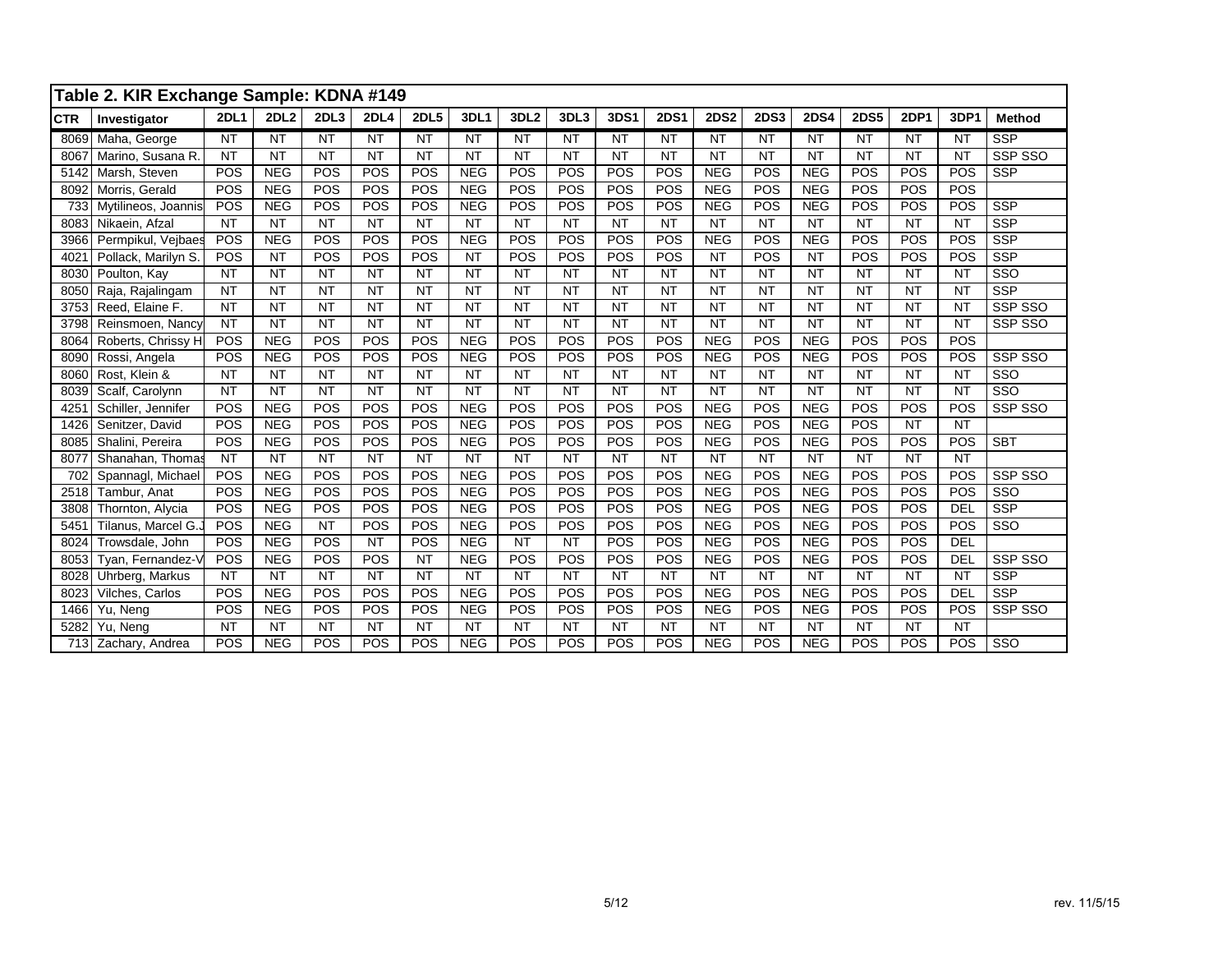|            | Table 3. KIR Exchange Sample: KDNA #150 |             |                 |            |             |                |            |                  |            |            |             |             |             |                  |             |            |                 |                         |
|------------|-----------------------------------------|-------------|-----------------|------------|-------------|----------------|------------|------------------|------------|------------|-------------|-------------|-------------|------------------|-------------|------------|-----------------|-------------------------|
| <b>CTR</b> | Investigator                            | <b>2DL1</b> | <b>2DL2</b>     | 2DL3       | <b>2DL4</b> | <b>2DL5</b>    | 3DL1       | 3DL <sub>2</sub> | 3DL3       | 3DS1       | <b>2DS1</b> | <b>2DS2</b> | <b>2DS3</b> | <b>2DS4</b>      | <b>2DS5</b> | 2DP1       | 3DP1            | <b>Method</b>           |
|            |                                         | <b>POS</b>  | <b>POS [69]</b> | <b>NEG</b> | <b>POS</b>  | $POS +$        | <b>POS</b> | <b>POS</b>       | <b>POS</b> | <b>NEG</b> | <b>NEG</b>  | <b>NEG</b>  | <b>NEG</b>  | $POS +$          | POS         | <b>POS</b> | $POS +$         |                         |
|            | Consensus                               | $[70]$      |                 | [69]       | [69]        | <b>B[60]</b>   | $[70]$     | [69]             | [68]       | [70]       | $[70]$      | $[71]$      | [69]        | <b>FULL [70]</b> | $[71]$      | [68]       | <b>DEL</b> [67] |                         |
| 5488       | Adams, Sharon                           | POS         | <b>POS</b>      | <b>NEG</b> | POS         | В              | POS        | POS              | POS        | <b>NEG</b> | <b>NEG</b>  | <b>NEG</b>  | <b>NEG</b>  | <b>FULL</b>      | POS         | <b>POS</b> | DEL             | SSP SSO                 |
| 234        | Amador, Alexandra                       | POS         | POS             | <b>NEG</b> | POS         | POS            | POS        | POS              | POS        | <b>NEG</b> | <b>NEG</b>  | <b>NEG</b>  | <b>NEG</b>  | POS              | POS         | POS        | POS             | $\overline{\text{SSO}}$ |
| 8094       | Ameen, Reem                             | POS         | POS             | <b>NEG</b> | POS         | POS            | POS        | POS              | POS        | <b>NEG</b> | <b>NEG</b>  | <b>NEG</b>  | <b>NEG</b>  | POS              | POS         | POS        | POS             | $\overline{\text{SSO}}$ |
| 5462       | Arnold, Paula                           | POS         | POS             | NEG        | POS         | POS            | POS        | POS              | POS        | <b>NEG</b> | <b>NEG</b>  | <b>NEG</b>  | <b>NEG</b>  | <b>FULL</b>      | POS         | POS        | POS             | <b>SSP</b>              |
| 8073       | Bengtsson, Mats                         | POS         | POS             | <b>NEG</b> | POS         | POS            | POS        | POS              | POS        | <b>NEG</b> | <b>NEG</b>  | <b>NEG</b>  | <b>NEG</b>  | POS              | POS         | POS        | POS             | <b>SSP</b>              |
| 8038       | Cao, Kai                                | POS         | POS             | <b>NEG</b> | POS         | POS            | POS        | POS              | POS        | <b>NEG</b> | <b>NEG</b>  | <b>NEG</b>  | <b>NEG</b>  | <b>FULL</b>      | POS         | POS        | POS             | SSO                     |
| 8025       | Carrington, Martin                      | POS         | POS             | <b>NEG</b> | POS         | POS            | POS        | POS              | POS        | NEG        | <b>NEG</b>  | NEG         | <b>NEG</b>  | <b>FULL</b>      | POS         | POS        | <b>NT</b>       | <b>SSP</b>              |
| 1461       | Cauwelier, Barbara                      | POS         | POS             | <b>NEG</b> | POS         | B              | POS        | POS              | POS        | NEG        | NEG         | <b>NEG</b>  | <b>NEG</b>  | <b>FULL</b>      | POS         | POS        | DEL             | <b>SSP</b>              |
| 3224       | Chen, Dong-Feng                         | POS         | POS             | <b>NEG</b> | POS         | POS            | POS        | POS              | POS        | <b>NEG</b> | <b>NEG</b>  | <b>NEG</b>  | <b>NEG</b>  | POS              | POS         | POS        | POS             | SSP SSO                 |
| 3632       | Colombe, Beth W.                        | POS         | POS             | <b>NEG</b> | POS         | B              | POS        | POS              | POS        | <b>NEG</b> | <b>NEG</b>  | <b>NEG</b>  | <b>NEG</b>  | <b>FULL</b>      | POS         | POS        | <b>DEL</b>      | SSP SSO                 |
| 189        | Crowe, Deborah                          | POS         | POS             | NEG        | POS         | POS            | POS        | POS              | POS        | NEG        | <b>NEG</b>  | NEG         | <b>NEG</b>  | POS              | POS         | POS        | POS             | SSP SSO                 |
| 1108       | DeConinck, Martha                       | POS         | POS             | <b>NEG</b> | POS         | POS            | POS        | POS              | POS        | NEG        | NEG         | <b>NEG</b>  | <b>NEG</b>  | <b>FULL</b>      | POS         | POS        | POS             | $\overline{\text{SSO}}$ |
| 8095       | denHollander, Neal                      | POS         | POS             | <b>NEG</b> | POS         | POS            | POS        | POS              | POS        | <b>NEG</b> | <b>NEG</b>  | <b>NEG</b>  | NEG         | <b>FULL</b>      | POS         | POS        | POS             | $\overline{\text{SSO}}$ |
| 705        | Ellis, Thomas                           | POS         | POS             | <b>NEG</b> | POS         | POS            | POS        | POS              | POS        | NEG        | <b>NEG</b>  | <b>NEG</b>  | <b>NEG</b>  | POS              | POS         | POS        | POS             | $\overline{\text{SSO}}$ |
| 3410       | Ellison, Cynthia                        | POS         | POS             | <b>NEG</b> | POS         | B              | POS        | POS              | POS        | <b>NEG</b> | <b>NEG</b>  | <b>NEG</b>  | <b>NEG</b>  | <b>FULL</b>      | POS         | POS        | DEL             | <b>SSP</b>              |
| 8051       | Endres, Robert O                        | POS         | POS             | <b>NEG</b> | POS         | POS            | POS        | POS              | POS        | <b>NEG</b> | <b>NEG</b>  | <b>NEG</b>  | <b>NEG</b>  | POS              | POS         | POS        | POS             | <b>SSP</b>              |
| 2549       | Fagoaga, Omar                           | POS         | POS             | NEG        | POS         | POS            | POS        | POS              | POS        | <b>NEG</b> | NEG         | <b>NEG</b>  | <b>NEG</b>  | POS              | POS         | POS        | POS             | <b>SSP</b>              |
| 762        | Fischer, Gottfried                      | POS         | POS             | <b>NEG</b> | POS         | B              | POS        | POS              | POS        | <b>NEG</b> | <b>NEG</b>  | <b>NEG</b>  | <b>NEG</b>  | <b>FULL</b>      | POS         | POS        | <b>DEL</b>      | <b>SSP</b>              |
| 1778       | Freed, Brian                            | POS         | POS             | NEG        | POS         | $\overline{B}$ | POS        | POS              | POS        | <b>NEG</b> | <b>NEG</b>  | NEG         | <b>NEG</b>  | <b>FULL</b>      | POS         | POS        | DEL             | SSP                     |
| 8047       | Fuessel, Monika                         | POS         | POS             | <b>NEG</b> | POS         | POS            | POS        | POS              | POS        | <b>NEG</b> | <b>NEG</b>  | <b>NEG</b>  | <b>NEG</b>  | POS              | POS         | POS        | POS             | <b>SSP</b>              |
| 8076       | Gaitonde, Sujata                        | POS         | POS             | <b>NEG</b> | POS         | POS            | POS        | POS              | POS        | <b>NEG</b> | <b>NEG</b>  | <b>NEG</b>  | <b>NEG</b>  | POS              | POS         | POS        | POS             |                         |
| 8026       | Gardiner, Clair M.                      | <b>NEG</b>  | <b>NEG</b>      | <b>NEG</b> | POS         | NT             | <b>NEG</b> | <b>NT</b>        | <b>NT</b>  | POS        | POS         | <b>NEG</b>  | POS         | NT               | POS         | POS        | POS             | <b>SSP</b>              |
| 1647       | Gautreaux, Michae                       | POS         | POS             | NEG        | POS         | POS            | POS        | POS              | POS        | <b>NEG</b> | NEG         | NEG         | NEG         | POS              | POS         | POS        | POS             |                         |
| 124        | Gizzarelli, Laila                       | POS         | POS             | NEG        | POS         | POS            | POS        | POS              | POS        | <b>NEG</b> | <b>NEG</b>  | <b>NEG</b>  | <b>NEG</b>  | POS              | POS         | NT         | $\overline{NT}$ | <b>SSP</b>              |
| 8022       | Hedlund, Anna                           | POS         | POS             | <b>NEG</b> | POS         | B              | POS        | POS              | POS        | <b>NEG</b> | <b>NEG</b>  | <b>NEG</b>  | <b>NEG</b>  | <b>FULL</b>      | POS         | POS        | <b>DEL</b>      | <b>SSP</b>              |
| 1694       | Hesse, Nicole                           | POS         | POS             | <b>NEG</b> | POS         | POS            | POS        | POS              | POS        | <b>NEG</b> | <b>NEG</b>  | <b>NEG</b>  | <b>NEG</b>  | POS              | POS         | POS        | POS             | <b>SSP</b>              |
| 4985       | Hoover, Beverly                         | POS         | POS             | <b>NEG</b> | POS         | POS            | POS        | POS              | POS        | <b>NEG</b> | <b>NEG</b>  | <b>NEG</b>  | <b>NEG</b>  | POS              | POS         | POS        | POS             |                         |
| 5000       | Hsu, Susan H.                           | POS         | POS             | NEG        | POS         | POS            | POS        | POS              | POS        | <b>NEG</b> | NEG         | <b>NEG</b>  | <b>NEG</b>  | POS              | POS         | POS        | POS             | <b>SSP SSO</b>          |
| 2344       | Hurley, Hartzman&                       | POS         | POS             | NEG        | POS         | POS            | POS        | POS              | POS        | <b>NEG</b> | <b>NEG</b>  | NEG         | <b>NEG</b>  | <b>FULL</b>      | POS         | POS        | POS             | <b>SSP</b>              |
| 3261       | Iwaki, Yuichi                           | POS         | POS             | <b>NEG</b> | POS         | POS            | POS        | POS              | POS        | <b>NEG</b> | <b>NEG</b>  | <b>NEG</b>  | <b>NEG</b>  | POS              | POS         | POS        | POS             | $\overline{\text{SSO}}$ |
| 8086       | Jie, Pan                                | POS         | <b>NEG</b>      | <b>NEG</b> | POS         | POS            | POS        | POS              | POS        | <b>NEG</b> | <b>NEG</b>  | <b>NEG</b>  | <b>NEG</b>  | POS              | POS         | POS        | POS             | <b>SSP</b>              |
| 8093       | Jindra, Peter                           | POS         | POS             | <b>NEG</b> | POS         | POS            | POS        | POS              | POS        | <b>NEG</b> | NEG         | <b>NEG</b>  | <b>NEG</b>  | POS              | POS         | POS        | POS             | $\overline{\text{SSO}}$ |
| 8035       | Kanangat, Siva                          | POS         | POS             | <b>NEG</b> | POS         | POS            | POS        | POS              | POS        | <b>NEG</b> | <b>NEG</b>  | <b>NEG</b>  | NEG         | POS              | POS         | POS        | POS             |                         |
| 8079       | Kashi, Zahra M.                         | POS         | POS             | <b>NEG</b> | POS         | POS            | POS        | POS              | POS        | <b>NEG</b> | <b>NEG</b>  | <b>NEG</b>  | <b>NEG</b>  | POS              | POS         | POS        | POS             |                         |
| 4337       | Kim, Tai-Gyu                            | POS         | POS             | <b>NEG</b> | POS         | POS            | POS        | POS              | POS        | <b>NEG</b> | <b>NEG</b>  | <b>NEG</b>  | <b>NEG</b>  | POS              | POS         | POS        | POS             | <b>SSP</b>              |
| 8084       | Kimball, Pam                            | POS         | POS             | <b>NEG</b> | POS         | POS            | POS        | POS              | POS        | <b>NEG</b> | <b>NEG</b>  | <b>NEG</b>  | <b>NEG</b>  | POS              | POS         | POS        | POS             |                         |
| 8046       | Kusnierczyk, Piotr                      | POS         | POS             | <b>NEG</b> | POS         | POS            | POS        | POS              | POS        | <b>NEG</b> | <b>NEG</b>  | <b>NEG</b>  | <b>NEG</b>  | <b>FULL</b>      | POS         | POS        | POS             | <b>SSP</b>              |
| 8071       | Kwok, Janette                           | POS         | POS             | <b>NEG</b> | POS         | POS            | POS        | POS              | POS        | <b>NEG</b> | <b>NEG</b>  | <b>NEG</b>  | <b>NEG</b>  | POS              | POS         | POS        | POS             | $\overline{\text{SSO}}$ |
| 791        | Lacelle, Chantale                       | POS         | POS             | <b>NEG</b> | POS         | В              | POS        | POS              | POS        | <b>NEG</b> | <b>NEG</b>  | <b>NEG</b>  | <b>NEG</b>  | <b>FULL</b>      | POS         | POS        | <b>DEL</b>      | <b>SSP</b>              |
| 278        | Lee, Jar-How                            | POS         | POS             | <b>NEG</b> | POS         | POS            | POS        | POS              | POS        | <b>NEG</b> | <b>NEG</b>  | <b>NEG</b>  | <b>NEG</b>  | POS              | POS         | POS        | POS             | $\overline{\text{SSO}}$ |
| 8088       | Liu, Cong                               | POS         | POS             | NEG        | POS         | POS            | POS        | POS              | POS        | <b>NEG</b> | <b>NEG</b>  | <b>NEG</b>  | <b>NEG</b>  | POS              | POS         | POS        | POS             | <b>SSP</b>              |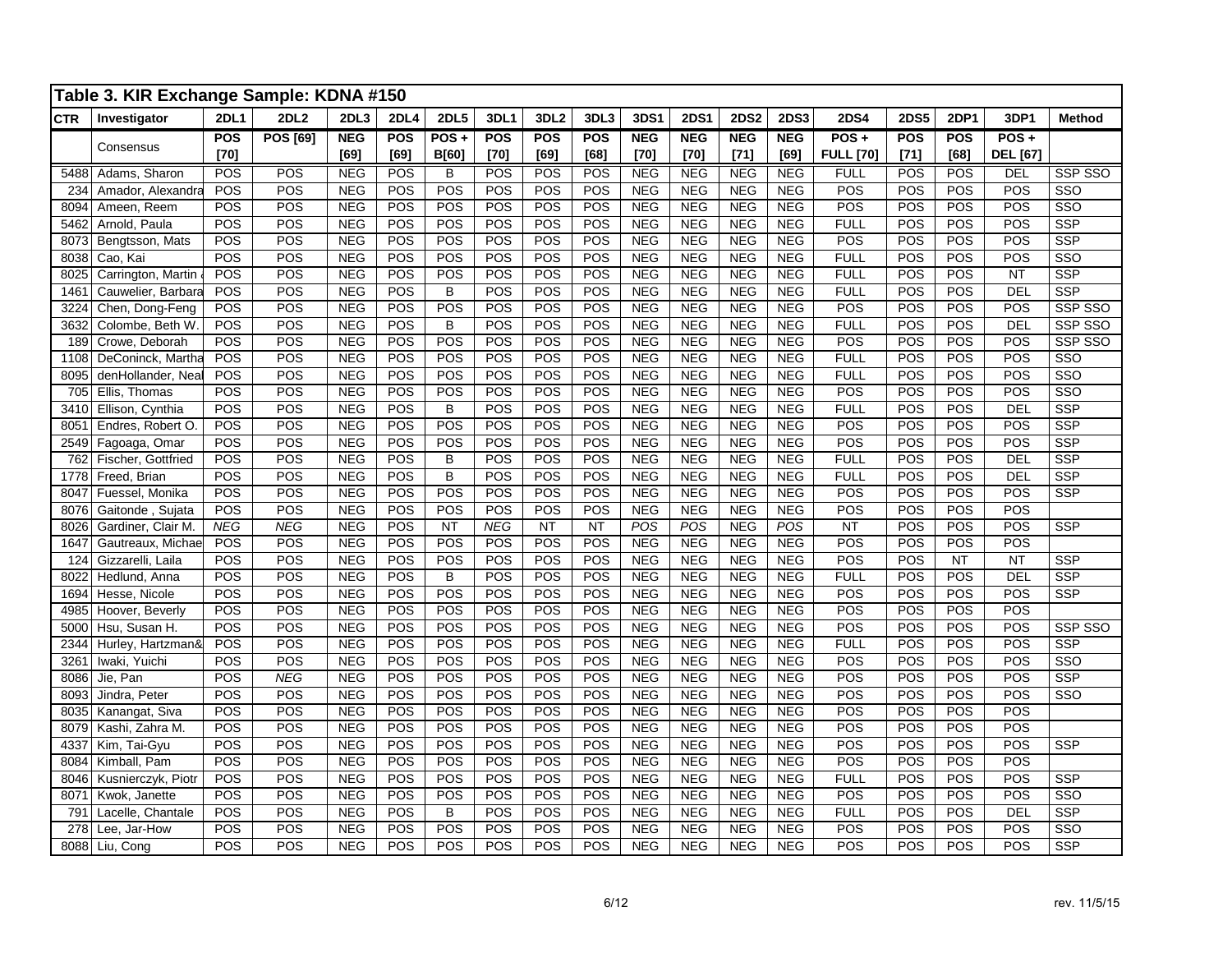|            | Table 3. KIR Exchange Sample: KDNA #150 |             |             |            |             |             |           |                  |           |            |             |             |             |             |             |             |            |                         |
|------------|-----------------------------------------|-------------|-------------|------------|-------------|-------------|-----------|------------------|-----------|------------|-------------|-------------|-------------|-------------|-------------|-------------|------------|-------------------------|
| <b>CTR</b> | Investigator                            | <b>2DL1</b> | 2DL2        | 2DL3       | <b>2DL4</b> | <b>2DL5</b> | 3DL1      | 3DL <sub>2</sub> | 3DL3      | 3DS1       | <b>2DS1</b> | <b>2DS2</b> | <b>2DS3</b> | <b>2DS4</b> | <b>2DS5</b> | <b>2DP1</b> | 3DP1       | <b>Method</b>           |
| 8069       | Maha, George                            | POS         | <b>POS</b>  | <b>NEG</b> | <b>POS</b>  | B           | POS       | POS              | POS       | <b>NEG</b> | <b>NEG</b>  | <b>NEG</b>  | <b>NEG</b>  | <b>FULL</b> | POS         | POS         | <b>DEL</b> | <b>SSP</b>              |
| 8067       | Marino, Susana R.                       | POS         | POS         | <b>NEG</b> | POS         | POS         | POS       | POS              | POS       | <b>NEG</b> | <b>NEG</b>  | <b>NEG</b>  | <b>NEG</b>  | POS         | POS         | POS         | POS        | SSP SSO                 |
| 5142       | Marsh, Steven                           | POS         | POS         | <b>NEG</b> | <b>POS</b>  | POS         | POS       | POS              | POS       | <b>NEG</b> | <b>NEG</b>  | <b>NEG</b>  | <b>NEG</b>  | POS         | POS         | POS         | POS        | <b>SSP</b>              |
| 8092       | Morris, Gerald                          | POS         | POS         | <b>NEG</b> | POS         | POS         | POS       | POS              | POS       | <b>NEG</b> | <b>NEG</b>  | <b>NEG</b>  | <b>NEG</b>  | POS         | POS         | POS         | POS        |                         |
| 8091       | Murphey, Cathi                          | POS         | POS         | <b>NEG</b> | POS         | POS         | POS       | POS              | POS       | <b>NEG</b> | <b>NEG</b>  | <b>NEG</b>  | <b>NEG</b>  | POS         | POS         | POS         | POS        | <b>SSP</b>              |
| 733        | Mytilineos, Joannis                     | POS         | POS         | <b>NEG</b> | POS         | POS         | POS       | POS              | POS       | <b>NEG</b> | <b>NEG</b>  | <b>NEG</b>  | <b>NEG</b>  | POS         | POS         | POS         | POS        | <b>SSP</b>              |
| 8083       | Nikaein, Afzal                          | POS         | POS         | <b>NEG</b> | POS         | POS         | POS       | POS              | POS       | <b>NEG</b> | <b>NEG</b>  | <b>NEG</b>  | <b>NEG</b>  | POS         | POS         | POS         | POS        | <b>SSP</b>              |
| 3966       | Permpikul, Vejbaes                      | POS         | POS         | <b>NEG</b> | POS         | POS         | POS       | POS              | POS       | <b>NEG</b> | <b>NEG</b>  | <b>NEG</b>  | <b>NEG</b>  | POS         | POS         | POS         | POS        | <b>SSP</b>              |
| 4021       | Pollack, Marilyn S.                     | POS         | POS         | <b>NEG</b> | POS         | POS         | POS       | POS              | POS       | <b>NEG</b> | <b>NEG</b>  | <b>NEG</b>  | <b>NEG</b>  | POS         | POS         | POS         | POS        | <b>SSP</b>              |
| 8030       | Poulton, Kay                            | POS         | POS         | <b>NEG</b> | POS         | POS         | POS       | POS              | POS       | <b>NEG</b> | <b>NEG</b>  | <b>NEG</b>  | <b>NEG</b>  | POS         | POS         | POS         | POS        | SSO                     |
| 8050       | Raja, Rajalingam                        | POS         | POS         | <b>NEG</b> | POS         | B           | POS       | POS              | POS       | <b>NEG</b> | <b>NEG</b>  | <b>NEG</b>  | <b>NEG</b>  | <b>FULL</b> | POS         | POS         | <b>DEL</b> | $\overline{\text{SSP}}$ |
| 3753       | Reed, Elaine F.                         | <b>NT</b>   | <b>NT</b>   | <b>NT</b>  | <b>NT</b>   | <b>NT</b>   | <b>NT</b> | <b>NT</b>        | <b>NT</b> | <b>NT</b>  | <b>NT</b>   | <b>NT</b>   | <b>NT</b>   | <b>NT</b>   | <b>NT</b>   | <b>NT</b>   | <b>NT</b>  | SSP SSO                 |
| 3798       | Reinsmoen, Nancy                        | POS         | POS         | <b>NEG</b> | POS         | POS         | POS       | POS              | POS       | <b>NEG</b> | <b>NEG</b>  | <b>NEG</b>  | <b>NEG</b>  | POS         | POS         | POS         | POS        | SSP SSO                 |
| 8064       | Roberts, Chrissy H                      | POS         | POS         | <b>NEG</b> | POS         | POS         | POS       | POS              | POS       | <b>NEG</b> | <b>NEG</b>  | <b>NEG</b>  | <b>NEG</b>  | <b>FULL</b> | POS         | POS         | POS        |                         |
| 8090       | Rossi, Angela                           | POS         | POS         | <b>NEG</b> | POS         | POS         | POS       | POS              | POS       | <b>NEG</b> | <b>NEG</b>  | <b>NEG</b>  | <b>NEG</b>  | POS         | POS         | POS         | POS        | SSP SSO                 |
| 8060       | Rost, Klein &                           | POS         | POS         | <b>NEG</b> | POS         | POS         | POS       | POS              | POS       | <b>NEG</b> | <b>NEG</b>  | <b>NEG</b>  | <b>NEG</b>  | POS         | POS         | POS         | POS        | $\overline{\text{SSO}}$ |
| 8039       | Scalf, Carolynn                         | POS         | POS         | <b>NEG</b> | POS         | POS         | POS       | POS              | POS       | <b>NEG</b> | <b>NEG</b>  | <b>NEG</b>  | <b>NEG</b>  | <b>POS</b>  | POS         | POS         | POS        | SSO                     |
| 425'       | Schiller, Jennifer                      | POS         | POS         | <b>NEG</b> | POS         | POS         | POS       | POS              | POS       | <b>NEG</b> | <b>NEG</b>  | <b>NEG</b>  | <b>NEG</b>  | POS         | POS         | POS         | POS        | SSP SSO                 |
| 1426       | Senitzer, David                         | POS         | POS         | <b>NEG</b> | POS         | POS         | POS       | POS              | POS       | <b>NEG</b> | <b>NEG</b>  | <b>NEG</b>  | <b>NEG</b>  | <b>FULL</b> | POS         | <b>NT</b>   | <b>NT</b>  |                         |
| 8085       | Shalini, Pereira                        | POS         | POS         | <b>NEG</b> | POS         | POS         | POS       | POS              | POS       | <b>NEG</b> | <b>NEG</b>  | <b>NEG</b>  | <b>NEG</b>  | <b>POS</b>  | POS         | POS         | POS        | <b>SBT</b>              |
| 8077       | Shanahan, Thomas                        | POS         | POS         | <b>NEG</b> | POS         | POS         | POS       | POS              | POS       | <b>NEG</b> | <b>NEG</b>  | <b>NEG</b>  | <b>NEG</b>  | POS         | POS         | POS         | POS        |                         |
| 702        | Spannagl, Michael                       | POS         | <b>POS</b>  | <b>NEG</b> | POS         | POS         | POS       | POS              | POS       | <b>NEG</b> | <b>NEG</b>  | <b>NEG</b>  | <b>NEG</b>  | <b>POS</b>  | POS         | POS         | POS        | SSP SSO                 |
|            |                                         |             | *001/ *002/ |            |             |             |           |                  |           |            |             |             |             |             |             |             |            |                         |
| 2518       | Tambur, Anat                            | POS         | *003/ *005  | <b>NEG</b> | POS         | POS         | POS       | POS              | POS       | <b>NEG</b> | <b>NEG</b>  | <b>NEG</b>  | POS         | <b>POS</b>  | POS         | POS         | POS        | SSO                     |
| 3808       | Thornton, Alycia                        | POS         | POS         | <b>NEG</b> | POS         | B           | POS       | POS              | POS       | <b>NEG</b> | <b>NEG</b>  | <b>NEG</b>  | <b>NEG</b>  | <b>FULL</b> | POS         | POS         | <b>DEL</b> | <b>SSP</b>              |
| 5451       | Tilanus, Marcel G.                      | POS         | POS         | <b>NEG</b> | POS         | POS         | POS       | POS              | POS       | <b>NEG</b> | <b>NEG</b>  | <b>NEG</b>  | <b>NEG</b>  | POS         | POS         | POS         | POS        | SSO                     |
| 8024       | Trowsdale, John                         | POS         | POS         | <b>NEG</b> | <b>NT</b>   | POS         | POS       | <b>NT</b>        | <b>NT</b> | NEG        | <b>NEG</b>  | <b>NEG</b>  | <b>NEG</b>  | WT          | POS         | POS         | <b>DEL</b> |                         |
| 8053       | Tyan, Fernandez-V                       | POS         | POS         | <b>NEG</b> | POS         | B           | POS       | POS              | POS       | <b>NEG</b> | <b>NEG</b>  | <b>NEG</b>  | <b>NEG</b>  | <b>FULL</b> | POS         | POS         | <b>DEL</b> | SSP SSO                 |
| 8028       | Uhrberg, Markus                         | POS         | POS         | <b>NEG</b> | <b>NT</b>   | POS         | POS       | POS              | <b>NT</b> | <b>NEG</b> | <b>NEG</b>  | <b>NEG</b>  | <b>NEG</b>  | <b>POS</b>  | POS         | <b>NT</b>   | <b>NT</b>  | <b>SSP</b>              |
| 8023       | Vilches, Carlos                         | POS         | POS         | POS        | POS         | POS         | POS       | POS              | POS       | <b>NEG</b> | <b>NEG</b>  | <b>NEG</b>  | <b>NEG</b>  | <b>FULL</b> | POS         | POS         | <b>DEL</b> | <b>SSP</b>              |
| 1466       | Yu, Neng                                | POS         | POS         | <b>NEG</b> | POS         | POS         | POS       | POS              | POS       | <b>NEG</b> | <b>NEG</b>  | <b>NEG</b>  | <b>NEG</b>  | POS         | POS         | POS         | POS        | SSP SSO                 |
| 5282       | Yu. Nena                                | POS         | POS         | <b>NEG</b> | POS         | POS         | POS       | POS              | POS       | <b>NEG</b> | <b>NEG</b>  | <b>NEG</b>  | <b>NEG</b>  | POS         | POS         | POS         | POS        |                         |
|            | 713 Zachary, Andrea                     | POS         | POS         | POS        | POS         | POS         | POS       | POS              | POS       | <b>NEG</b> | NEG         | <b>NEG</b>  | <b>NEG</b>  | POS         | POS         | POS         | POS        | SSO                     |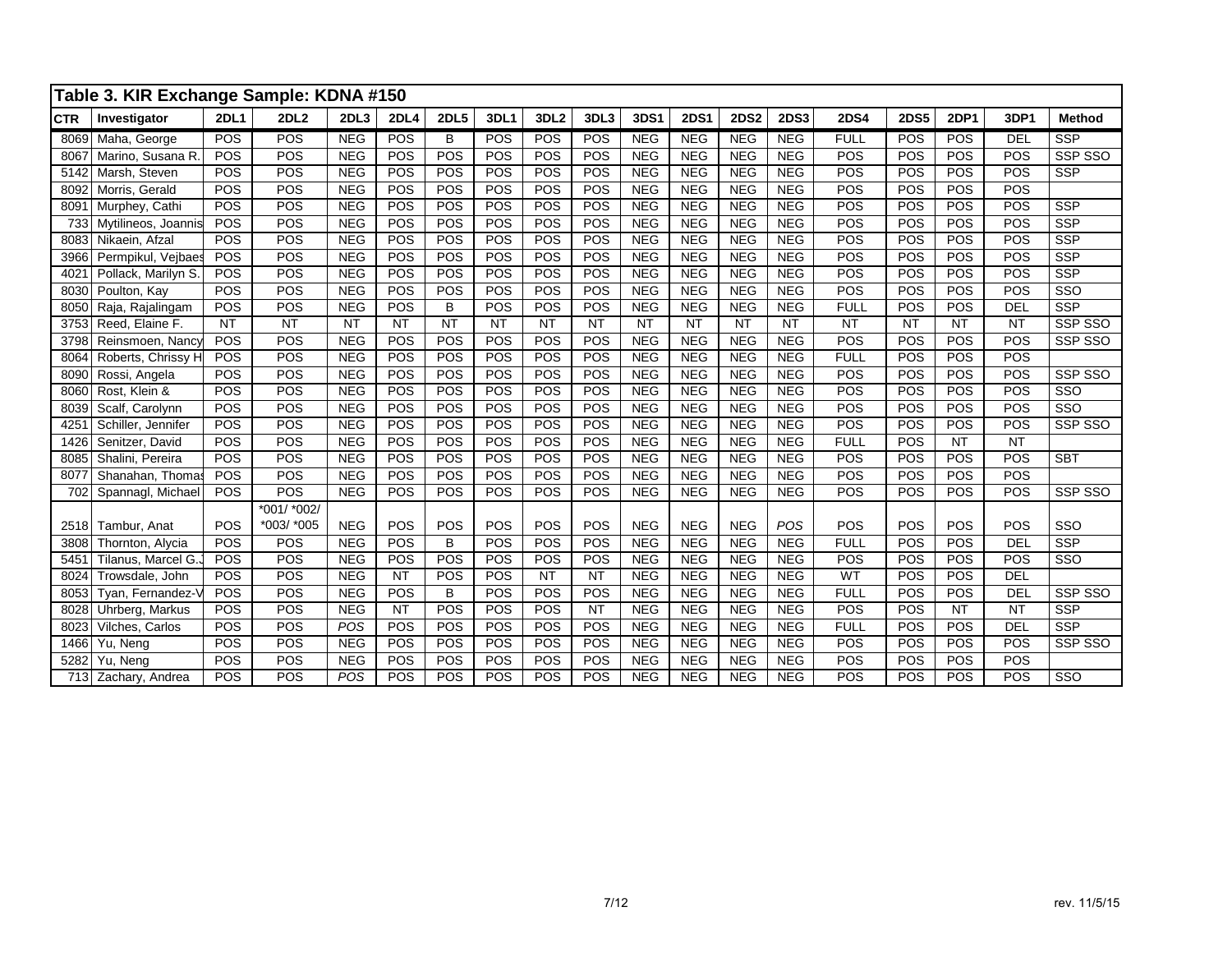|            | Table 4. KIR Exchange Sample: KDNA #151 |             |                 |            |             |             |            |                  |            |            |                 |             |                  |             |             |             |                 |                         |
|------------|-----------------------------------------|-------------|-----------------|------------|-------------|-------------|------------|------------------|------------|------------|-----------------|-------------|------------------|-------------|-------------|-------------|-----------------|-------------------------|
| <b>CTR</b> | Investigator                            | <b>2DL1</b> | <b>2DL2</b>     | 2DL3       | <b>2DL4</b> | <b>2DL5</b> | 3DL1       | 3DL <sub>2</sub> | 3DL3       | 3DS1       | <b>2DS1</b>     | <b>2DS2</b> | <b>2DS3</b>      | <b>2DS4</b> | <b>2DS5</b> | <b>2DP1</b> | 3DP1            | <b>Method</b>           |
|            |                                         | <b>POS</b>  | <b>NEG [69]</b> | <b>POS</b> | POS         | $POS +$     | <b>NEG</b> | <b>POS</b>       | <b>POS</b> | <b>POS</b> | <b>POS [70]</b> | <b>NEG</b>  | POS              | <b>NEG</b>  | <b>POS</b>  | <b>POS</b>  | $POS +$         |                         |
|            | Consensus                               | $[71]$      |                 | $[71]$     | [69]        | A[70]       | $[70]$     | [69]             | [68]       | $[71]$     | NT[1]           | $[71]$      | $[71]$           | $[70]$      | $[71]$      | [67]        | <b>DEL</b> [68] |                         |
| 5488       | Adams, Sharon                           | POS         | <b>NEG</b>      | <b>POS</b> | POS         | Α           | <b>NEG</b> | POS              | POS        | <b>POS</b> | POS             | <b>NEG</b>  | <b>POS</b>       | <b>NEG</b>  | POS         | POS         | <b>DEL</b>      | <b>SSP SSO</b>          |
| 234        | Amador, Alexandra                       | POS         | <b>NEG</b>      | POS        | POS         | POS         | <b>NEG</b> | POS              | POS        | POS        | POS             | <b>NEG</b>  | POS              | <b>NEG</b>  | POS         | POS         | POS             | SSO                     |
| 8094       | Ameen, Reem                             | POS         | <b>NEG</b>      | POS        | POS         | POS         | <b>NEG</b> | POS              | POS        | POS        | POS             | NEG         | POS              | <b>NEG</b>  | POS         | POS         | POS             | $\overline{\text{SSO}}$ |
| 5462       | Arnold, Paula                           | POS         | <b>NEG</b>      | POS        | POS         | А           | <b>NEG</b> | POS              | POS        | POS        | *002-*008       | <b>NEG</b>  | POS              | <b>NEG</b>  | POS         | POS         | POS             | <b>SSP</b>              |
| 8073       | Bengtsson, Mats                         | POS         | <b>NEG</b>      | POS        | POS         | POS         | <b>NEG</b> | POS              | POS        | POS        | POS             | <b>NEG</b>  | POS              | <b>NEG</b>  | POS         | POS         | POS             | <b>SSP</b>              |
| 8038       | Cao, Kai                                | POS         | <b>NEG</b>      | POS        | POS         | POS         | <b>NEG</b> | POS              | POS        | POS        | POS             | <b>NEG</b>  | POS              | <b>NEG</b>  | POS         | POS         | POS             | SSO                     |
| 8025       | Carrington, Martin                      | POS         | <b>NEG</b>      | POS        | POS         | POS         | <b>NEG</b> | POS              | POS        | POS        | POS             | <b>NEG</b>  | POS              | <b>NEG</b>  | POS         | POS         | <b>NT</b>       | <b>SSP</b>              |
| 146'       | Cauwelier, Barbara                      | POS         | <b>NEG</b>      | POS        | POS         | A           | <b>NEG</b> | POS              | POS        | POS        | POS             | <b>NEG</b>  | POS              | <b>NEG</b>  | POS         | POS         | <b>DEL</b>      | <b>SSP</b>              |
| 3224       | Chen, Dong-Feng                         | POS         | <b>NEG</b>      | POS        | POS         | POS         | <b>NEG</b> | POS              | POS        | POS        | POS             | <b>NEG</b>  | POS              | <b>NEG</b>  | POS         | POS         | POS             | SSP SSO                 |
| 3632       | Colombe, Beth W.                        | POS         | <b>NEG</b>      | POS        | POS         | Α           | <b>NEG</b> | POS              | POS        | POS        | POS             | <b>NEG</b>  | POS              | <b>NEG</b>  | POS         | POS         | <b>DEL</b>      | SSP SSO                 |
| 189        | Crowe, Deborah                          | POS         | <b>NEG</b>      | POS        | POS         | POS         | <b>NEG</b> | POS              | POS        | POS        | POS             | <b>NEG</b>  | POS              | <b>NEG</b>  | POS         | POS         | POS             | SSP SSO                 |
| 1108       | DeConinck, Martha                       | <b>POS</b>  | <b>NEG</b>      | POS        | POS         | POS         | <b>NEG</b> | POS              | POS        | POS        | POS             | <b>NEG</b>  | POS              | <b>NEG</b>  | POS         | POS         | POS             | SSO                     |
| 8095       | denHollander, Neal                      | <b>POS</b>  | <b>NEG</b>      | POS        | POS         | POS         | <b>NEG</b> | POS              | POS        | POS        | POS             | <b>NEG</b>  | POS              | <b>NEG</b>  | POS         | POS         | POS             | SSO                     |
| 705        | Ellis, Thomas                           | POS         | <b>NEG</b>      | POS        | POS         | POS         | <b>NEG</b> | POS              | POS        | POS        | POS             | <b>NEG</b>  | POS              | <b>NEG</b>  | POS         | POS         | POS             | SSO                     |
| 3410       | Ellison, Cynthia                        | POS         | <b>NEG</b>      | POS        | POS         | A           | <b>NEG</b> | POS              | POS        | POS        | POS             | <b>NEG</b>  | POS              | <b>NEG</b>  | POS         | POS         | DEL             | <b>SSP</b>              |
| 8051       | Endres, Robert O                        | POS         | <b>NEG</b>      | POS        | POS         | POS         | <b>NEG</b> | POS              | POS        | POS        | POS             | <b>NEG</b>  | POS              | <b>NEG</b>  | POS         | POS         | POS             | <b>SSP</b>              |
| 2549       | Fagoaga, Omar                           | POS         | <b>NEG</b>      | POS        | POS         | POS         | <b>NEG</b> | POS              | POS        | POS        | POS             | <b>NEG</b>  | POS              | <b>NEG</b>  | POS         | POS         | POS             | <b>SSP</b>              |
| 762        | Fischer, Gottfried                      | POS         | <b>NEG</b>      | POS        | POS         | Α           | <b>NEG</b> | POS              | POS        | POS        | POS             | <b>NEG</b>  | POS              | <b>NEG</b>  | POS         | POS         | <b>DEL</b>      | <b>SSP</b>              |
| 1778       | Freed, Brian                            | POS         | <b>NEG</b>      | POS        | POS         | A           | <b>NEG</b> | POS              | POS        | POS        | POS             | <b>NEG</b>  | POS              | <b>NEG</b>  | POS         | POS         | <b>DEL</b>      | <b>SSP</b>              |
| 8047       | Fuessel, Monika                         | POS         | <b>NEG</b>      | POS        | POS         | POS         | <b>NEG</b> | POS              | POS        | POS        | POS             | <b>NEG</b>  | POS              | <b>NEG</b>  | POS         | POS         | POS             | <b>SSP</b>              |
| 8076       | Gaitonde, Sujata                        | POS         | <b>NEG</b>      | POS        | POS         | POS         | <b>NEG</b> | POS              | POS        | POS        | POS             | <b>NEG</b>  | POS              | <b>NEG</b>  | POS         | POS         | POS             |                         |
| 8026       | Gardiner, Clair M.                      | POS         | POS             | POS        | POS         | <b>NT</b>   | POS        | <b>NT</b>        | <b>NT</b>  | POS        | POS             | <b>NEG</b>  | POS              | <b>NT</b>   | POS         | <b>NEG</b>  | POS             | <b>SSP</b>              |
| 1647       | Gautreaux, Michae                       | POS         | <b>NEG</b>      | POS        | POS         | POS         | <b>NEG</b> | POS              | POS        | POS        | POS             | <b>NEG</b>  | POS              | <b>NEG</b>  | POS         | POS         | POS             |                         |
| 124        | Gizzarelli, Laila                       | POS         | <b>NEG</b>      | POS        | POS         | POS         | <b>NEG</b> | POS              | POS        | POS        | POS             | <b>NEG</b>  | POS              | <b>NEG</b>  | POS         | <b>NT</b>   | <b>NT</b>       | <b>SSP</b>              |
| 8022       | Hedlund, Anna                           | POS         | <b>NEG</b>      | POS        | POS         | Α           | <b>NEG</b> | POS              | POS        | POS        | POS             | <b>NEG</b>  | POS              | <b>NEG</b>  | POS         | POS         | <b>DEL</b>      | <b>SSP</b>              |
| 1694       | Hesse, Nicole                           | POS         | <b>NEG</b>      | POS        | POS         | POS         | <b>NEG</b> | POS              | POS        | POS        | POS             | <b>NEG</b>  | POS              | <b>NEG</b>  | POS         | POS         | POS             | <b>SSP</b>              |
| 4985       | Hoover, Beverly                         | POS         | <b>NEG</b>      | POS        | POS         | POS         | <b>NEG</b> | POS              | POS        | POS        | POS             | <b>NEG</b>  | POS              | <b>NEG</b>  | POS         | POS         | POS             |                         |
| 5000       | Hsu, Susan H.                           | POS         | <b>NEG</b>      | POS        | POS         | POS         | <b>NEG</b> | POS              | POS        | POS        | POS             | <b>NEG</b>  | POS              | <b>NEG</b>  | POS         | POS         | POS             | SSP SSO                 |
| 2344       | Hurley, Hartzman&                       | POS         | <b>NEG</b>      | POS        | POS         | A*00501     | <b>NEG</b> | POS              | POS        | POS        | POS             | <b>NEG</b>  | POS              | <b>NEG</b>  | POS         | POS         | POS             | <b>SSP</b>              |
| 3261       | Iwaki, Yuichi                           | POS         | <b>NEG</b>      | POS        | POS         | POS         | <b>NEG</b> | POS              | POS        | POS        | POS             | <b>NEG</b>  | POS              | <b>NEG</b>  | POS         | POS         | POS             | SSO                     |
| 8086       | Jie, Pan                                | POS         | <b>NEG</b>      | POS        | POS         | POS         | <b>NEG</b> | POS              | POS        | POS        | POS             | <b>NEG</b>  | POS              | <b>NEG</b>  | POS         | POS         | POS             | <b>SSP</b>              |
| 8093       | Jindra, Peter                           | POS         | <b>NEG</b>      | POS        | POS         | POS         | <b>NEG</b> | POS              | POS        | POS        | POS             | <b>NEG</b>  | POS              | <b>NEG</b>  | POS         | POS         | POS             | SSO                     |
| 8035       | Kanangat, Siva                          | POS         | <b>NEG</b>      | POS        | POS         | POS         | <b>NEG</b> | POS              | POS        | POS        | POS             | <b>NEG</b>  | POS              | <b>NEG</b>  | POS         | POS         | POS             |                         |
| 8079       | Kashi, Zahra M.                         | POS         | <b>NEG</b>      | POS        | POS         | POS         | <b>NEG</b> | POS              | POS        | POS        | POS             | <b>NEG</b>  | POS              | <b>NEG</b>  | POS         | POS         | POS             |                         |
| 4337       | Kim, Tai-Gyu                            | POS         | <b>NEG</b>      | POS        | POS         | POS         | <b>NEG</b> | POS              | POS        | POS        | POS             | <b>NEG</b>  | POS              | <b>NEG</b>  | POS         | POS         | POS             | <b>SSP</b>              |
| 8084       | Kimball, Pam                            | POS         | <b>NEG</b>      | POS        | POS         | POS         | <b>NEG</b> | POS              | POS        | POS        | POS             | <b>NEG</b>  | POS              | <b>NEG</b>  | POS         | POS         | POS             |                         |
| 8046       | Kusnierczyk, Piotr                      | POS         | <b>NEG</b>      | POS        | POS         | POS         | <b>NEG</b> | POS              | POS        | POS        | POS             | <b>NEG</b>  | POS              | <b>NEG</b>  | POS         | POS         | POS             | <b>SSP</b>              |
| 8071       | Kwok, Janette                           | POS         | <b>NEG</b>      | POS        | POS         | POS         | <b>NEG</b> | POS              | POS        | POS        | POS             | <b>NEG</b>  | POS              | <b>NEG</b>  | POS         | POS         | POS             | SSO                     |
| 791        | Lacelle, Chantale                       | POS         | <b>NEG</b>      | POS        | POS         | Α           | <b>NEG</b> | POS              | POS        | POS        | POS             | <b>NEG</b>  | $\overline{POS}$ | <b>NEG</b>  | POS         | POS         | DEL             | <b>SSP</b>              |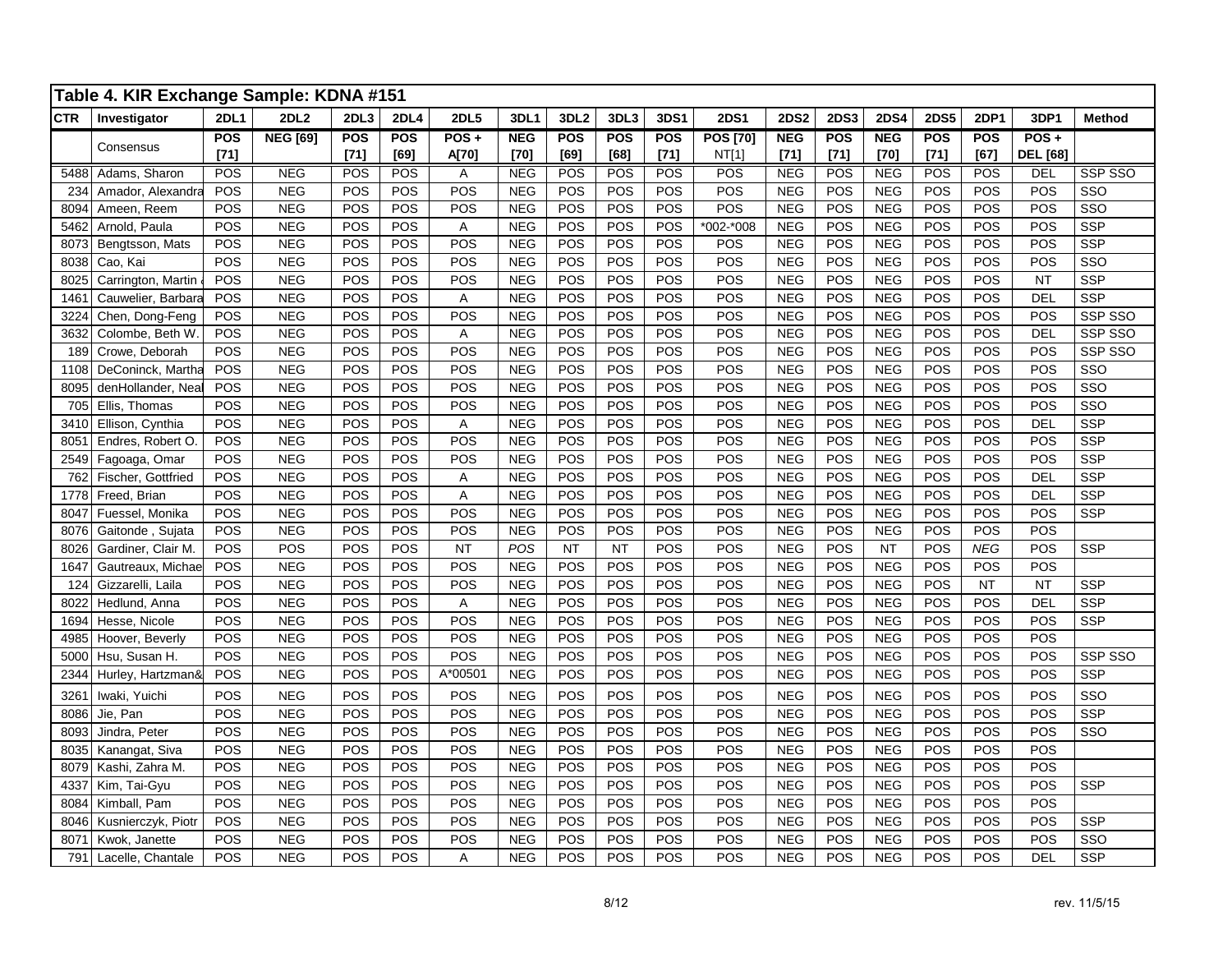|            | Table 4. KIR Exchange Sample: KDNA #151 |             |                 |            |             |             |            |                  |            |           |                 |             |             |             |             |             |                 |               |
|------------|-----------------------------------------|-------------|-----------------|------------|-------------|-------------|------------|------------------|------------|-----------|-----------------|-------------|-------------|-------------|-------------|-------------|-----------------|---------------|
| <b>CTR</b> | Investigator                            | <b>2DL1</b> | <b>2DL2</b>     | 2DL3       | <b>2DL4</b> | <b>2DL5</b> | 3DL1       | 3DL <sub>2</sub> | 3DL3       | 3DS1      | <b>2DS1</b>     | <b>2DS2</b> | <b>2DS3</b> | <b>2DS4</b> | <b>2DS5</b> | <b>2DP1</b> | 3DP1            | <b>Method</b> |
|            |                                         | POS         | <b>NEG [69]</b> | <b>POS</b> | <b>POS</b>  | $POS +$     | <b>NEG</b> | <b>POS</b>       | <b>POS</b> | POS       | <b>POS [70]</b> | <b>NEG</b>  | POS         | <b>NEG</b>  | <b>POS</b>  | <b>POS</b>  | $POS +$         |               |
|            | Consensus                               | $[71]$      |                 | $[71]$     | [69]        | A[70]       | $[70]$     | [69]             | [68]       | $[71]$    | NT[1]           | $[71]$      | $[71]$      | $[70]$      | $[71]$      | [67]        | <b>DEL</b> [68] |               |
| 278        | Lee, Jar-How                            | POS         | <b>NEG</b>      | POS        | POS         | POS         | <b>NEG</b> | POS              | POS        | POS       | <b>POS</b>      | <b>NEG</b>  | POS         | <b>NEG</b>  | POS         | POS         | POS             | SSO           |
| 8088       | Liu, Cong                               | POS         | <b>NEG</b>      | POS        | POS         | POS         | <b>NEG</b> | POS              | POS        | POS       | POS             | <b>NEG</b>  | POS         | <b>NEG</b>  | POS         | POS         | POS             | <b>SSP</b>    |
| 8069       | Maha, George                            | POS         | <b>NEG</b>      | POS        | POS         | A           | <b>NEG</b> | POS              | POS        | POS       | POS             | <b>NEG</b>  | POS         | <b>NEG</b>  | POS         | POS         | <b>DEL</b>      | <b>SSP</b>    |
| 8067       | Marino, Susana R.                       | POS         | <b>NEG</b>      | POS        | POS         | POS         | <b>NEG</b> | POS              | POS        | POS       | POS             | <b>NEG</b>  | POS         | <b>NEG</b>  | POS         | POS         | POS             | SSP SSO       |
| 5142       | Marsh, Steven                           | POS         | <b>NEG</b>      | POS        | POS         | POS         | <b>NEG</b> | POS              | POS        | POS       | POS             | <b>NEG</b>  | POS         | <b>NEG</b>  | POS         | POS         | POS             | SSP           |
| 8092       | Morris, Gerald                          | POS         | <b>NEG</b>      | POS        | POS         | POS         | <b>NEG</b> | POS              | POS        | POS       | POS             | <b>NEG</b>  | POS         | <b>NEG</b>  | POS         | POS         | POS             |               |
| 8091       | Murphey, Cathi                          | POS         | <b>NEG</b>      | POS        | POS         | POS         | <b>NEG</b> | POS              | POS        | POS       | POS             | <b>NEG</b>  | POS         | <b>NEG</b>  | POS         | POS         | POS             | SSP           |
| 733        | Mytilineos, Joannis                     | POS         | <b>NEG</b>      | POS        | POS         | POS         | <b>NEG</b> | POS              | POS        | POS       | POS             | <b>NEG</b>  | POS         | <b>NEG</b>  | POS         | POS         | POS             | SSP           |
| 8083       | Nikaein, Afzal                          | POS         | <b>NEG</b>      | POS        | POS         | А           | <b>NEG</b> | POS              | POS        | POS       | POS             | <b>NEG</b>  | POS         | <b>NEG</b>  | POS         | POS         | POS             | <b>SSP</b>    |
| 3966       | Permpikul, Vejbaes                      | POS         | <b>NEG</b>      | POS        | POS         | POS         | <b>NEG</b> | POS              | POS        | POS       | POS             | <b>NEG</b>  | POS         | ${\sf NEG}$ | POS         | POS         | POS             | <b>SSP</b>    |
| 4021       | Pollack, Marilyn S.                     | POS         | <b>NEG</b>      | POS        | POS         | POS         | <b>NEG</b> | POS              | POS        | POS       | POS             | <b>NEG</b>  | POS         | NEG         | POS         | POS         | POS             | <b>SSP</b>    |
| 8030       | Poulton, Kay                            | POS         | <b>NEG</b>      | POS        | POS         | POS         | <b>NEG</b> | POS              | POS        | POS       | POS             | <b>NEG</b>  | POS         | <b>NEG</b>  | POS         | POS         | POS             | SSO           |
| 8050       | Raja, Rajalingam                        | POS         | <b>NEG</b>      | POS        | POS         | Α           | <b>NEG</b> | POS              | POS        | POS       | POS             | <b>NEG</b>  | POS         | <b>NEG</b>  | POS         | POS         | <b>DEL</b>      | SSP           |
| 3753       | Reed, Elaine F.                         | POS         | <b>NEG</b>      | POS        | POS         | POS         | <b>NEG</b> | POS              | POS        | POS       | POS             | <b>NEG</b>  | POS         | <b>NEG</b>  | POS         | POS         | POS             | SSP SSO       |
| 3798       | Reinsmoen, Nancy                        | POS         | <b>NEG</b>      | POS        | POS         | POS         | <b>NEG</b> | POS              | POS        | POS       | POS             | <b>NEG</b>  | POS         | <b>NEG</b>  | POS         | POS         | POS             | SSP SSO       |
| 8064       | Roberts, Chrissy H                      | POS         | <b>NEG</b>      | POS        | POS         | POS         | <b>NEG</b> | POS              | POS        | POS       | POS             | <b>NEG</b>  | POS         | <b>NEG</b>  | POS         | POS         | POS             |               |
| 8090       | Rossi, Angela                           | POS         | <b>NEG</b>      | POS        | POS         | POS         | <b>NEG</b> | POS              | POS        | POS       | POS             | <b>NEG</b>  | POS         | <b>NEG</b>  | POS         | POS         | POS             | SSP SSO       |
| 8060       | Rost, Klein &                           | POS         | <b>NEG</b>      | POS        | POS         | POS         | <b>NEG</b> | POS              | POS        | POS       | POS             | <b>NEG</b>  | POS         | <b>NEG</b>  | POS         | POS         | POS             | SSO           |
| 8039       | Scalf, Carolynn                         | POS         | <b>NEG</b>      | POS        | POS         | POS         | <b>NEG</b> | POS              | POS        | POS       | POS             | <b>NEG</b>  | POS         | <b>NEG</b>  | POS         | POS         | POS             | SSO           |
| 4251       | Schiller, Jennifer                      | POS         | <b>NEG</b>      | POS        | POS         | POS         | <b>NEG</b> | POS              | POS        | POS       | POS             | <b>NEG</b>  | POS         | <b>NEG</b>  | POS         | POS         | POS             | SSP SSO       |
| 1426       | Senitzer, David                         | POS         | <b>NEG</b>      | POS        | POS         | POS         | <b>NEG</b> | POS              | POS        | POS       | POS             | <b>NEG</b>  | POS         | <b>NEG</b>  | POS         | <b>NT</b>   | <b>NT</b>       |               |
| 8085       | Shalini, Pereira                        | POS         | <b>NEG</b>      | POS        | POS         | POS         | <b>NEG</b> | POS              | POS        | POS       | POS             | <b>NEG</b>  | POS         | <b>NEG</b>  | POS         | POS         | POS             | <b>SBT</b>    |
| 8077       | Shanahan, Thoma                         | POS         | <b>NEG</b>      | POS        | POS         | POS         | <b>NEG</b> | POS              | POS        | POS       | POS             | <b>NEG</b>  | POS         | <b>NEG</b>  | POS         | POS         | POS             |               |
| 702        | Spannagl, Michael                       | POS         | <b>NEG</b>      | POS        | POS         | POS         | <b>NEG</b> | POS              | POS        | POS       | POS             | <b>NEG</b>  | POS         | <b>NEG</b>  | POS         | POS         | POS             | SSP SSO       |
| 2518       | Tambur, Anat                            | POS         | *003/ *005      | POS        | POS         | POS         | <b>NEG</b> | POS              | POS        | POS       | POS             | <b>NEG</b>  | POS         | <b>NEG</b>  | POS         | POS         | POS             | SSO           |
| 3808       | Thornton, Alycia                        | POS         | <b>NEG</b>      | POS        | POS         | Α           | <b>NEG</b> | POS              | POS        | POS       | POS             | <b>NEG</b>  | POS         | <b>NEG</b>  | POS         | POS         | <b>DEL</b>      | <b>SSP</b>    |
| 5451       | Tilanus, Marcel G.                      | POS         | <b>NEG</b>      | POS        | POS         | POS         | <b>NEG</b> | POS              | POS        | POS       | POS             | <b>NEG</b>  | POS         | <b>NEG</b>  | POS         | POS         | POS             | SSO           |
| 8024       | Trowsdale, John                         | POS         | <b>NEG</b>      | POS        | <b>NT</b>   | POS         | <b>NEG</b> | <b>NT</b>        | <b>NT</b>  | POS       | POS             | <b>NEG</b>  | POS         | <b>NEG</b>  | POS         | POS         | <b>DEL</b>      |               |
| 8053       | Tyan, Fernandez-                        | POS         | <b>NEG</b>      | POS        | POS         | Α           | <b>NEG</b> | POS              | POS        | POS       | POS             | <b>NEG</b>  | POS         | <b>NEG</b>  | POS         | POS         | <b>DEL</b>      | SSP SSO       |
| 8028       | Uhrberg, Markus                         | POS         | <b>NEG</b>      | POS        | <b>NT</b>   | POS         | <b>NEG</b> | POS              | <b>NT</b>  | POS       | POS             | <b>NEG</b>  | POS         | <b>NEG</b>  | POS         | <b>NT</b>   | <b>NT</b>       | SSP           |
| 8023       | Vilches, Carlos                         | POS         | <b>NEG</b>      | POS        | POS         | POS         | <b>NEG</b> | POS              | POS        | POS       | POS             | <b>NEG</b>  | POS         | <b>NEG</b>  | POS         | POS         | <b>DEL</b>      | SSP           |
| 5282       | Yu, Neng                                | <b>NT</b>   | <b>NT</b>       | <b>NT</b>  | <b>NT</b>   | <b>NT</b>   | <b>NT</b>  | <b>NT</b>        | <b>NT</b>  | <b>NT</b> | <b>NT</b>       | <b>NT</b>   | <b>NT</b>   | <b>NT</b>   | <b>NT</b>   | <b>NT</b>   | <b>NT</b>       |               |
| 1466       | Yu. Nena                                | POS         | <b>NEG</b>      | POS        | POS         | POS         | <b>NEG</b> | POS              | POS        | POS       | POS             | <b>NEG</b>  | POS         | <b>NEG</b>  | POS         | POS         | POS             | SSP SSO       |
|            | 713 Zachary, Andrea                     | POS         | <b>NEG</b>      | POS        | POS         | POS         | <b>NEG</b> | POS              | POS        | POS       | POS             | <b>NEG</b>  | POS         | <b>NEG</b>  | POS         | POS         | POS             | SSO           |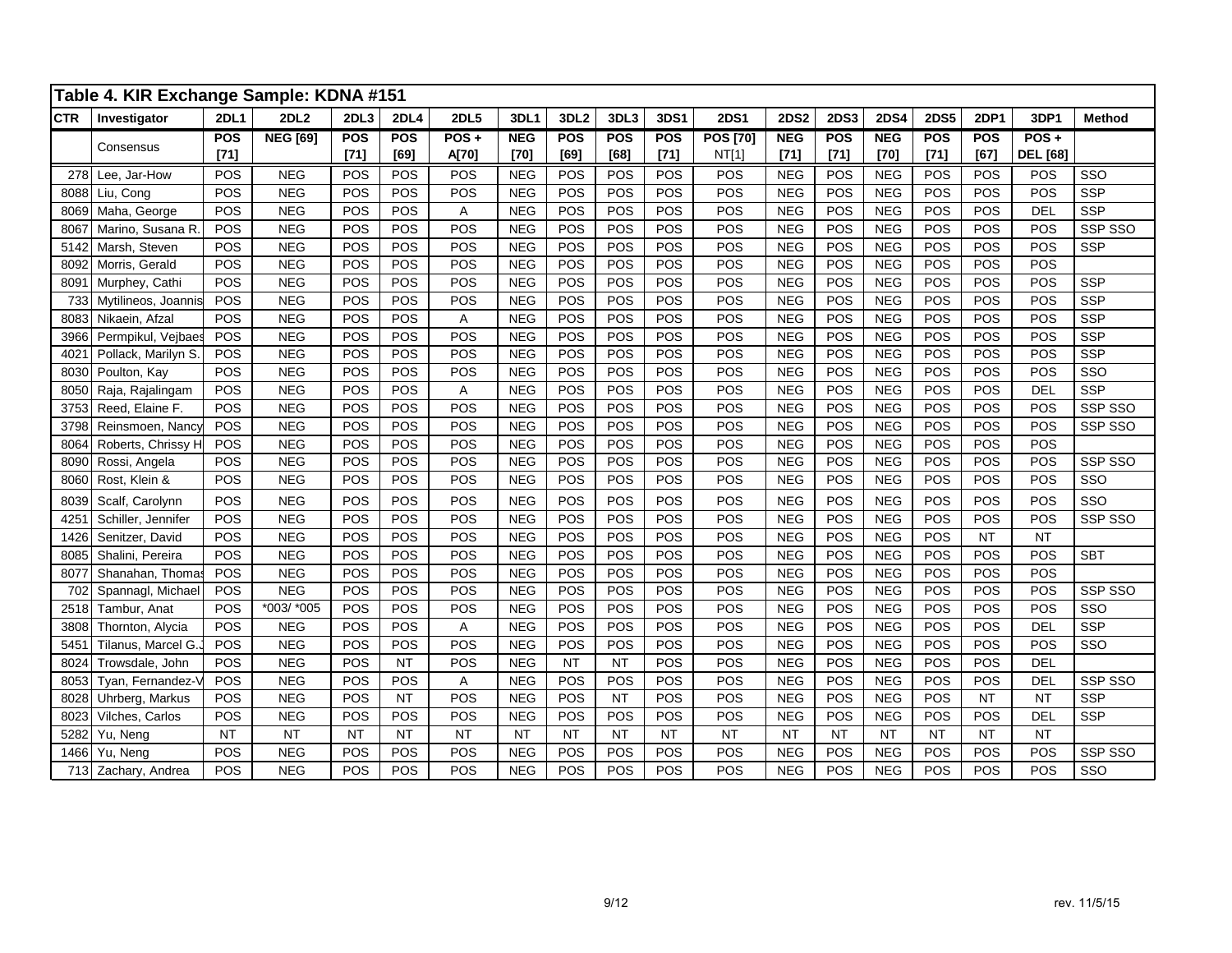|            | Table 5. KIR Exchange Sample: KDNA #152 |             |                        |        |            |                |            |                  |        |            |             |             |             |                 |             |             |                 |                         |
|------------|-----------------------------------------|-------------|------------------------|--------|------------|----------------|------------|------------------|--------|------------|-------------|-------------|-------------|-----------------|-------------|-------------|-----------------|-------------------------|
| <b>CTR</b> | Investigator                            | <b>2DL1</b> | <b>2DL2</b>            | 2DL3   | 2DL4       | <b>2DL5</b>    | 3DL1       | 3DL <sub>2</sub> | 3DL3   | 3DS1       | <b>2DS1</b> | <b>2DS2</b> | <b>2DS3</b> | <b>2DS4</b>     | <b>2DS5</b> | <b>2DP1</b> | 3DP1            | <b>Method</b>           |
|            |                                         | POS         | <b>POS [70]</b>        | POS    | <b>POS</b> | $POS + B$      | POS        | POS              | POS    | <b>NEG</b> | <b>NEG</b>  | <b>POS</b>  | <b>POS</b>  | POS + FULL.     | <b>NEG</b>  | <b>POS</b>  | $POS +$         |                         |
|            | Consensus                               | $[71]$      |                        | $[71]$ | [68]       | $[70]$         | $[70]$     | [69]             | $[68]$ | $[71]$     | $[71]$      | [69]        | $[70]$      | <b>DEL</b> [70] | [69]        | [68]        | <b>DEL</b> [67] |                         |
|            | 5488 Adams, Sharon                      | POS         | POS                    | POS    | POS        | B              | POS        | POS              | POS    | <b>NEG</b> | <b>NEG</b>  | POS         | POS         | POS             | <b>NEG</b>  | POS         | DEL             | SSP SSO                 |
| 234        | Amador, Alexandra                       | POS         | POS                    | POS    | POS        | POS            | POS        | POS              | POS    | NEG        | NEG         | POS         | POS         | POS             | NEG         | POS         | POS             | $\overline{\text{sso}}$ |
| 8094       | Ameen, Reem                             | POS         | POS                    | POS    | POS        | POS            | POS        | POS              | POS    | NEG        | NEG         | NEG         | <b>POS</b>  | POS             | NEG         | POS         | POS             | $\overline{\text{SSO}}$ |
| 5462       | Arnold, Paula                           | POS         | POS                    | POS    | POS        | $\overline{B}$ | POS        | POS              | POS    | <b>NEG</b> | <b>NEG</b>  | POS         | POS         | FULL, DEL       | NEG         | POS         | POS             | <b>SSP</b>              |
| 8073       | Bengtsson, Mats                         | POS         | POS                    | POS    | POS        | POS            | POS        | POS              | POS    | <b>NEG</b> | <b>NEG</b>  | POS         | POS         | POS             | <b>NEG</b>  | POS         | POS             | <b>SSP</b>              |
| 8038       | Cao, Kai                                | POS         | POS                    | POS    | POS        | POS            | POS        | POS              | POS    | NEG        | NEG         | POS         | POS         | FULL, DEL       | NEG         | POS         | POS             | $\overline{\text{SSO}}$ |
| 8025       | Carrington, Martin                      | POS         | POS                    | POS    | POS        | POS            | POS        | POS              | POS    | NEG        | NEG         | POS         | POS         | FULL, DEL       | NEG         | POS         | NT              | <b>SSP</b>              |
| 1461       | Cauwelier, Barbara                      | POS         | POS                    | POS    | <b>POS</b> | B              | POS        | POS              | POS    | <b>NEG</b> | NEG         | POS         | POS         | POS             | <b>NEG</b>  | POS         | <b>DEL</b>      | <b>SSP</b>              |
| 3224       | Chen, Dong-Feng                         | POS         | POS                    | POS    | POS        | POS            | POS        | POS              | POS    | <b>NEG</b> | <b>NEG</b>  | POS         | POS         | POS             | <b>NEG</b>  | POS         | POS             | SSP SSO                 |
| 3632       | Colombe, Beth W                         | POS         | POS                    | POS    | POS        | B              | POS        | POS              | POS    | <b>NEG</b> | <b>NEG</b>  | POS         | POS         | FULL, DEL       | <b>NEG</b>  | POS         | <b>DEL</b>      | SSP SSO                 |
| 189        | Crowe, Deborah                          | POS         | POS                    | POS    | POS        | POS            | POS        | POS              | POS    | NEG        | <b>NEG</b>  | POS         | POS         | POS             | NEG         | POS         | POS             | SSP SSO                 |
| 1108       | DeConinck, Martha                       | POS         | POS                    | POS    | POS        | POS            | POS        | POS              | POS    | NEG        | NEG         | POS         | POS         | FULL, DEL       | NEG         | POS         | POS             | $\overline{\text{SSO}}$ |
| 8095       | denHollander, Neal                      | <b>NT</b>   | $\overline{\text{NT}}$ | NT     | NT         | NT             | NT         | NT               | NT     | NT         | NT          | NT          | NT          | <b>NT</b>       | <b>NT</b>   | <b>NT</b>   | NT              | $\overline{\text{SSO}}$ |
| 705        | Ellis, Thomas                           | POS         | POS                    | POS    | POS        | POS            | POS        | POS              | POS    | NEG        | NEG         | POS         | POS         | POS             | NEG         | POS         | POS             | $\overline{\text{SSO}}$ |
| 3410       | Ellison, Cynthia                        | POS         | POS                    | POS    | POS        | B              | POS        | POS              | POS    | <b>NEG</b> | <b>NEG</b>  | POS         | POS         | POS             | <b>NEG</b>  | POS         | DEL             | <b>SSP</b>              |
| 8051       | Endres, Robert O.                       | POS         | POS                    | POS    | POS        | POS            | POS        | POS              | POS    | NEG        | NEG         | POS         | POS         | POS             | <b>NEG</b>  | POS         | POS             | <b>SSP</b>              |
| 2549       | Fagoaga, Omar                           | POS         | POS                    | POS    | POS        | POS            | POS        | POS              | POS    | NEG        | <b>NEG</b>  | POS         | POS         | POS             | NEG         | POS         | POS             | $\overline{\text{SSP}}$ |
| 762        | Fischer, Gottfried                      | POS         | POS                    | POS    | POS        | B              | POS        | POS              | POS    | <b>NEG</b> | <b>NEG</b>  | POS         | POS         | POS             | <b>NEG</b>  | POS         | <b>DEL</b>      | <b>SSP</b>              |
| 1778       | Freed, Brian                            | POS         | POS                    | POS    | POS        | B              | POS        | POS              | POS    | <b>NEG</b> | <b>NEG</b>  | POS         | POS         | POS             | <b>NEG</b>  | POS         | <b>DEL</b>      | SSP                     |
| 8047       | Fuessel, Monika                         | POS         | POS                    | POS    | POS        | POS            | POS        | POS              | POS    | <b>NEG</b> | <b>NEG</b>  | POS         | POS         | POS             | <b>NEG</b>  | POS         | POS             | <b>SSP</b>              |
| 8076       | Gaitonde, Sujata                        | POS         | POS                    | POS    | POS        | POS            | POS        | POS              | POS    | <b>NEG</b> | <b>NEG</b>  | POS         | POS         | POS             | <b>NEG</b>  | POS         | POS             |                         |
| 8026       | Gardiner, Clair M.                      | POS         | <b>NEG</b>             | POS    | <b>NEG</b> | NT             | <b>NEG</b> | NT               | NT     | NEG        | NEG         | NEG         | NEG         | NT              | POS         | POS         | POS             | <b>SSP</b>              |
| 1647       | Gautreaux, Michae                       | POS         | POS                    | POS    | POS        | POS            | POS        | POS              | POS    | NEG        | <b>NEG</b>  | POS         | POS         | POS             | NEG         | POS         | POS             |                         |
| 124        | Gizzarelli, Laila                       | POS         | POS                    | POS    | POS        | POS            | POS        | POS              | POS    | <b>NEG</b> | <b>NEG</b>  | POS         | POS         | POS             | <b>NEG</b>  | NT          | NT              | <b>SSP</b>              |
| 8022       | Hedlund, Anna                           | POS         | POS                    | POS    | POS        | B              | POS        | POS              | POS    | <b>NEG</b> | <b>NEG</b>  | POS         | POS         | FULL, DEL       | <b>NEG</b>  | POS         | DEL             | <b>SSP</b>              |
| 1694       | Hesse, Nicole                           | POS         | POS                    | POS    | POS        | POS            | POS        | POS              | POS    | <b>NEG</b> | <b>NEG</b>  | POS         | POS         | POS             | <b>NEG</b>  | POS         | POS             | <b>SSP</b>              |
| 4985       | Hoover, Beverly                         | POS         | POS                    | POS    | POS        | POS            | POS        | POS              | POS    | NEG        | NEG         | POS         | POS         | POS             | <b>NEG</b>  | POS         | POS             |                         |
|            | 5000 Hsu, Susan H.                      | POS         | POS                    | POS    | POS        | POS            | POS        | POS              | POS    | <b>NEG</b> | <b>NEG</b>  | POS         | POS         | POS             | <b>NEG</b>  | POS         | POS             | SSP SSO                 |
|            |                                         |             |                        |        |            |                | $*00401,$  |                  |        |            |             |             |             |                 |             |             |                 |                         |
| 2344       | Hurley, Hartzman&                       | POS         | POS                    | POS    | POS        | B*00201        | *01701     | POS              | POS    | <b>NEG</b> | <b>NEG</b>  | POS         | POS         | FULL, DEL       | <b>NEG</b>  | POS         | POS             | SSP                     |
| 3261       | Iwaki, Yuichi                           | POS         | POS                    | POS    | POS        | POS            | POS        | POS              | POS    | <b>NEG</b> | <b>NEG</b>  | POS         | POS         | POS             | <b>NEG</b>  | POS         | POS             | $\overline{\text{SSO}}$ |
| 8086       | Jie, Pan                                | POS         | POS                    | POS    | POS        | POS            | POS        | POS              | POS    | <b>NEG</b> | <b>NEG</b>  | POS         | POS         | POS             | <b>NEG</b>  | POS         | POS             | <b>SSP</b>              |
| 8093       | Jindra, Peter                           | POS         | POS                    | POS    | POS        | POS            | POS        | POS              | POS    | NEG        | NEG         | POS         | POS         | POS             | NEG         | POS         | POS             | SSO                     |
| 8035       | Kanangat, Siva                          | POS         | POS                    | POS    | POS        | POS            | POS        | POS              | POS    | NEG        | <b>NEG</b>  | POS         | POS         | POS             | <b>NEG</b>  | POS         | POS             |                         |
| 8079       | Kashi, Zahra M.                         | POS         | POS                    | POS    | POS        | POS            | POS        | POS              | POS    | NEG        | NEG         | POS         | POS         | POS             | NEG         | POS         | POS             |                         |
| 4337       | Kim, Tai-Gyu                            | POS         | POS                    | POS    | POS        | POS            | POS        | POS              | POS    | <b>NEG</b> | NEG         | POS         | POS         | POS             | <b>NEG</b>  | POS         | POS             | <b>SSP</b>              |
| 8084       | Kimball, Pam                            | POS         | POS                    | POS    | POS        | POS            | POS        | POS              | POS    | <b>NEG</b> | <b>NEG</b>  | POS         | POS         | POS             | <b>NEG</b>  | POS         | POS             |                         |
| 8046       | Kusnierczyk, Piotr                      | POS         | POS                    | POS    | POS        | POS            | POS        | POS              | POS    | <b>NEG</b> | <b>NEG</b>  | POS         | POS         | FULL, DEL       | <b>NEG</b>  | POS         | POS             | <b>SSP</b>              |
| 8071       | Kwok, Janette                           | POS         | POS                    | POS    | POS        | POS            | POS        | POS              | POS    | NEG        | NEG         | POS         | POS         | POS             | NEG         | POS         | POS             | $\overline{\text{SSO}}$ |
| 791        | Lacelle, Chantale                       | POS         | POS                    | POS    | POS        | $\overline{B}$ | POS        | POS              | POS    | NEG        | NEG         | POS         | POS         | FULL, DEL       | NEG         | POS         | DEL             | <b>SSP</b>              |
|            | 278 Lee, Jar-How                        | POS         | POS                    | POS    | POS        | POS            | POS        | POS              | POS    | <b>NEG</b> | <b>NEG</b>  | POS         | POS         | POS             | <b>NEG</b>  | POS         | POS             | $\overline{\text{SSO}}$ |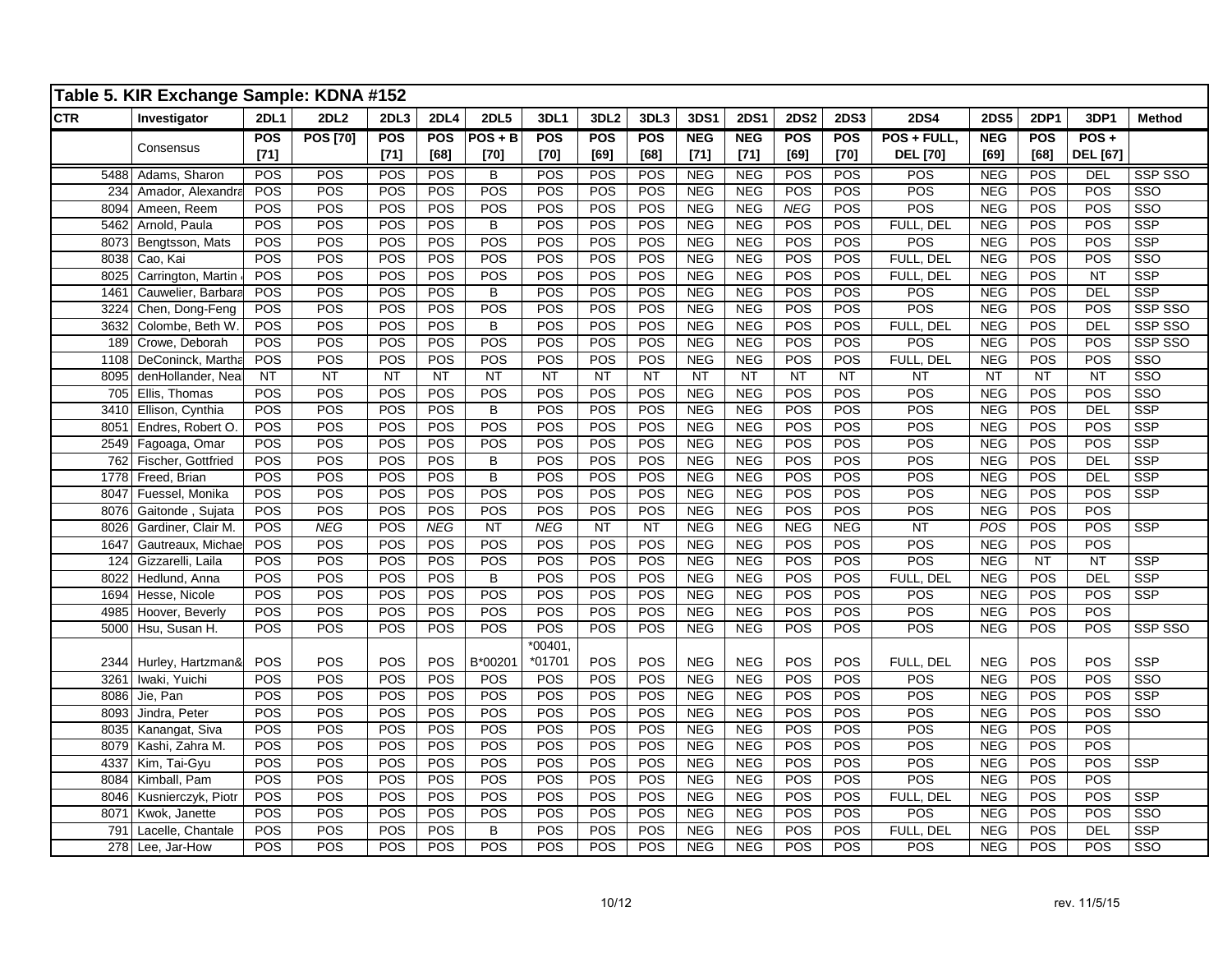|            | Table 5. KIR Exchange Sample: KDNA #152 |             |                           |      |           |             |            |                  |            |            |             |             |             |             |             |           |            |                         |
|------------|-----------------------------------------|-------------|---------------------------|------|-----------|-------------|------------|------------------|------------|------------|-------------|-------------|-------------|-------------|-------------|-----------|------------|-------------------------|
| <b>CTR</b> | Investigator                            | <b>2DL1</b> | 2DL <sub>2</sub>          | 2DL3 | 2DL4      | <b>2DL5</b> | 3DL1       | 3DL <sub>2</sub> | 3DL3       | 3DS1       | <b>2DS1</b> | <b>2DS2</b> | <b>2DS3</b> | <b>2DS4</b> | <b>2DS5</b> | 2DP1      | 3DP1       | <b>Method</b>           |
|            | 8088 Liu, Cong                          | POS         | POS                       | POS  | POS       | POS         | POS        | POS              | POS        | <b>NEG</b> | <b>NEG</b>  | POS         | POS         | <b>POS</b>  | <b>NEG</b>  | POS       | POS        | <b>SSP</b>              |
|            | 8069 Maha, George                       | POS         | POS                       | POS  | POS       | B           | POS        | POS              | POS        | <b>NEG</b> | <b>NEG</b>  | POS         | POS         | FULL, DEL   | <b>NEG</b>  | POS       | <b>DEL</b> | <b>SSP</b>              |
|            | 8067 Marino, Susana R.                  | POS         | POS                       | POS  | POS       | POS         | <b>POS</b> | POS              | <b>POS</b> | <b>NEG</b> | NEG         | POS         | POS         | POS         | <b>NEG</b>  | POS       | POS        | <b>SSP SSO</b>          |
|            | 5142 Marsh, Steven                      | POS         | POS                       | POS  | POS       | POS         | POS        | POS              | POS        | <b>NEG</b> | <b>NEG</b>  | POS         | POS         | POS         | <b>NEG</b>  | POS       | POS        | <b>SSP</b>              |
|            | 8092 Morris, Gerald                     | POS         | POS                       | POS  | POS       | POS         | POS        | POS              | POS        | NEG        | NEG         | POS         | POS         | POS         | <b>NEG</b>  | POS       | POS        |                         |
|            | 8091 Murphey, Cathi                     | POS         | POS                       | POS  | POS       | POS         | POS        | POS              | POS        | <b>NEG</b> | <b>NEG</b>  | POS         | POS         | POS         | <b>NEG</b>  | POS       | POS        | <b>SSP</b>              |
|            | 733 Mytilineos, Joannis                 | POS         | POS                       | POS  | POS       | POS         | POS        | POS              | POS        | NEG        | NEG         | NEG         | POS         | POS         | <b>NEG</b>  | POS       | POS        | $\overline{\text{SSP}}$ |
|            | 8083 Nikaein, Afzal                     | POS         | POS                       | POS  | POS       | $\sf B$     | POS        | POS              | POS        | <b>NEG</b> | NEG         | POS         | POS         | POS         | <b>NEG</b>  | POS       | POS        | <b>SSP</b>              |
|            | 3966 Permpikul, Vejbaes                 | POS         | POS                       | POS  | POS       | POS         | POS        | POS              | POS        | <b>NEG</b> | <b>NEG</b>  | POS         | POS         | POS         | <b>NEG</b>  | POS       | POS        | <b>SSP</b>              |
| 4021       | Pollack, Marilyn S.                     | POS         | POS                       | POS  | POS       | POS         | POS        | POS              | POS        | <b>NEG</b> | NEG         | POS         | POS         | POS         | NEG         | POS       | POS        | <b>SSP</b>              |
|            | 8030 Poulton, Kay                       | POS         | POS                       | POS  | POS       | POS         | POS        | POS              | POS        | <b>NEG</b> | <b>NEG</b>  | POS         | POS         | POS         | <b>NEG</b>  | POS       | POS        | $\overline{\text{SSO}}$ |
| 8050       | Raja, Rajalingam                        | POS         | POS                       | POS  | POS       | $\sf B$     | POS        | POS              | POS        | NEG        | NEG         | POS         | POS         | FULL, DEL   | <b>NEG</b>  | POS       | DEL        | $\overline{\text{SSP}}$ |
| 3753       | Reed, Elaine F.                         | POS         | POS                       | POS  | POS       | POS         | POS        | POS              | POS        | <b>NEG</b> | NEG         | POS         | POS         | POS         | <b>NEG</b>  | POS       | POS        | SSP SSO                 |
| 3798       | Reinsmoen, Nancy                        | POS         | POS                       | POS  | POS       | POS         | POS        | POS              | POS        | <b>NEG</b> | <b>NEG</b>  | POS         | POS         | POS         | <b>NEG</b>  | POS       | POS        | SSP SSO                 |
| 8064       | Roberts, Chrissy H                      | POS         | POS                       | POS  | POS       | POS         | POS        | POS              | POS        | <b>NEG</b> | <b>NEG</b>  | POS         | POS         | FULL, DEL   | <b>NEG</b>  | POS       | POS        |                         |
| 8090       | Rossi, Angela                           | POS         | POS                       | POS  | POS       | POS         | POS        | POS              | POS        | NEG        | NEG         | POS         | POS         | POS         | NEG         | POS       | POS        | SSP SSO                 |
| 8060       | Rost, Klein &                           | POS         | POS                       | POS  | POS       | POS         | POS        | POS              | POS        | NEG        | NEG         | POS         | POS         | POS         | NEG         | POS       | POS        | $\overline{\text{SSO}}$ |
| 8039       | Scalf, Carolynn                         | POS         | POS                       | POS  | POS       | POS         | POS        | POS              | POS        | <b>NEG</b> | <b>NEG</b>  | POS         | POS         | POS         | <b>NEG</b>  | POS       | POS        | $\overline{\text{SSO}}$ |
| 4251       | Schiller. Jennifer                      | POS         | POS                       | POS  | POS       | POS         | POS        | POS              | POS        | <b>NEG</b> | <b>NEG</b>  | POS         | POS         | POS         | <b>NEG</b>  | POS       | POS        | SSP SSO                 |
| 1426       | Senitzer, David                         | POS         | POS                       | POS  | POS       | POS         | POS        | POS              | POS        | NEG        | NEG         | POS         | POS         | FULL, DEL   | POS         | <b>NT</b> | <b>NT</b>  |                         |
|            | 8085 Shalini, Pereira                   | POS         | POS                       | POS  | POS       | POS         | POS        | POS              | POS        | NEG        | NEG         | POS         | POS         | POS         | <b>NEG</b>  | POS       | POS        | <b>SBT</b>              |
| 8077       | Shanahan, Thomas                        | POS         | POS                       | POS  | POS       | POS         | POS        | POS              | POS        | <b>NEG</b> | <b>NEG</b>  | POS         | POS         | POS         | <b>NEG</b>  | POS       | POS        |                         |
|            | 702 Spannagl, Michael                   | POS         | POS                       | POS  | POS       | POS         | <b>POS</b> | POS              | POS        | <b>NEG</b> | <b>NEG</b>  | POS         | POS         | <b>POS</b>  | <b>NEG</b>  | POS       | POS        | SSP SSO                 |
|            | 2518 Tambur, Anat                       | POS         | *001/ *002/<br>*003/ *005 | POS  | POS       | POS         | POS        | POS              | POS        | <b>NEG</b> | <b>NEG</b>  | POS         | POS         | <b>POS</b>  | <b>NEG</b>  | POS       | POS        | SSO                     |
| 3808       | Thornton, Alycia                        | POS         | POS                       | POS  | POS       | B           | POS        | POS              | POS        | <b>NEG</b> | <b>NEG</b>  | POS         | POS         | FULL, DEL   | <b>NEG</b>  | POS       | DEL        | <b>SSP</b>              |
| 5451       | Tilanus, Marcel G.,                     | POS         | POS                       | POS  | POS       | POS         | POS        | POS              | POS        | <b>NEG</b> | <b>NEG</b>  | POS         | POS         | POS         | <b>NEG</b>  | POS       | POS        | $\overline{\text{SSO}}$ |
| 8024       | Trowsdale, John                         | POS         | POS                       | POS  | <b>NT</b> | POS         | POS        | <b>NT</b>        | <b>NT</b>  | <b>NEG</b> | <b>NEG</b>  | POS         | POS         | WT/DEL      | <b>NEG</b>  | POS       | <b>DEL</b> |                         |
| 8053       | Tyan, Fernandez-V                       | POS         | POS                       | POS  | POS       | B           | POS        | POS              | POS        | NEG        | <b>NEG</b>  | POS         | POS         | POS         | <b>NEG</b>  | POS       | <b>DEL</b> | SSP SSO                 |
| 8028       | Uhrberg, Markus                         | POS         | POS                       | POS  | NT        | POS         | POS        | POS              | NT         | NEG        | NEG         | POS         | POS         | <b>POS</b>  | NEG         | NT        | NT         | <b>SSP</b>              |
| 8023       | Vilches, Carlos                         | POS         | POS                       | POS  | POS       | POS         | POS        | POS              | POS        | <b>NEG</b> | <b>NEG</b>  | POS         | POS         | FULL, DEL   | <b>NEG</b>  | POS       | <b>DEL</b> | <b>SSP</b>              |
| 1466       | Yu, Neng                                | POS         | POS                       | POS  | POS       | POS         | POS        | POS              | POS        | <b>NEG</b> | <b>NEG</b>  | POS         | POS         | POS         | <b>NEG</b>  | POS       | POS        | SSP SSO                 |
| 5282       | Yu, Neng                                | POS         | POS                       | POS  | POS       | POS         | POS        | POS              | POS        | <b>NEG</b> | <b>NEG</b>  | POS         | POS         | POS         | <b>NEG</b>  | POS       | POS        |                         |
|            | 713 Zachary, Andrea                     | POS         | POS                       | POS  | POS       | POS         | POS        | POS              | POS        | NEG        | NEG         | POS         | POS         | POS         | <b>NEG</b>  | POS       | POS        | $\overline{\text{SSO}}$ |